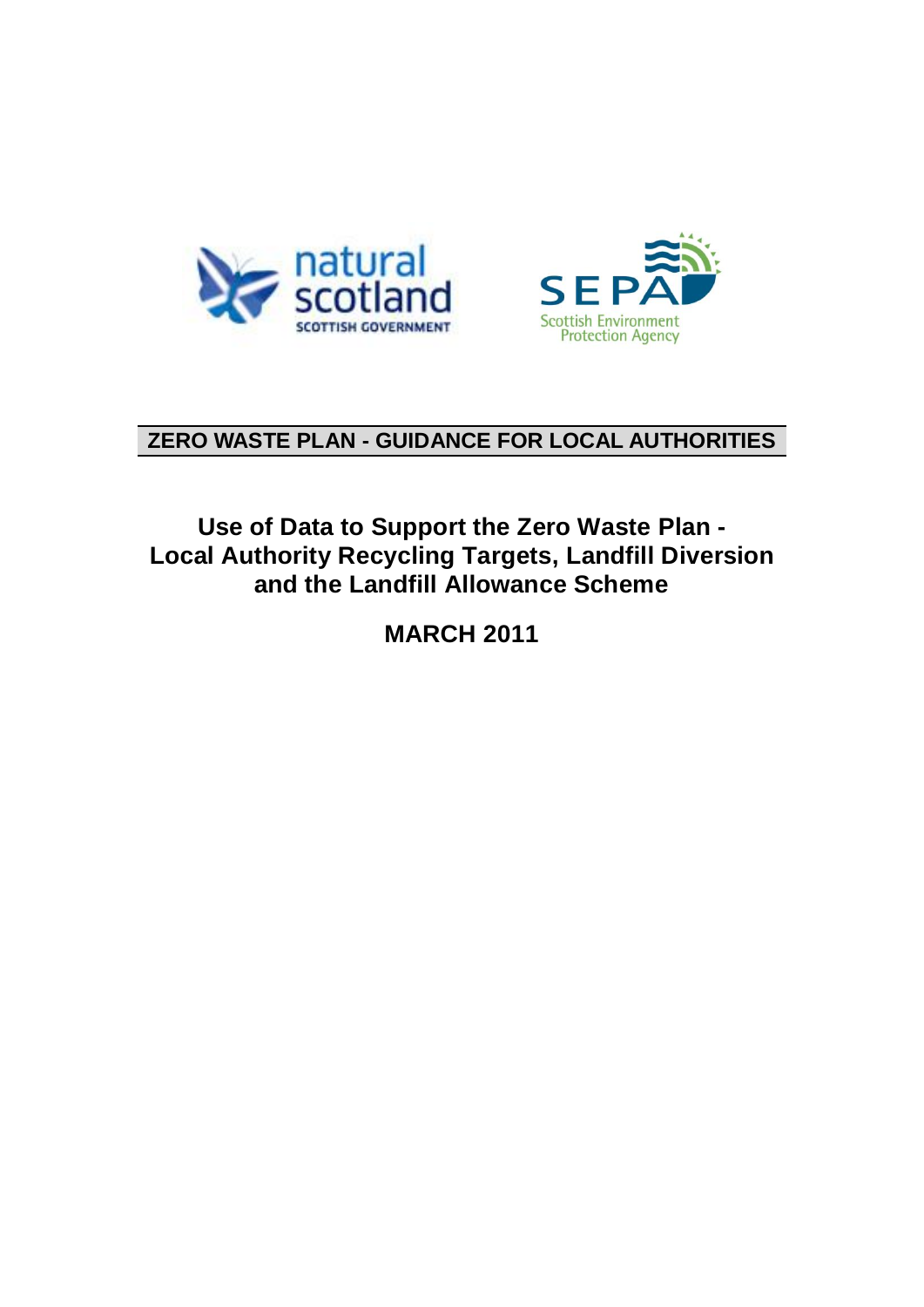### **Contents**

#### **1.0 INTRODUCTION**

- 1.1 Background
- 1.2 Definitions
- 1.3 Scope<br>1.4 Interac
- 1.4 Interaction between recycling and landfill diversion<br>1.5 What are the ZWP and EU recycling targets?
- 1.5 What are the ZWP and EU recycling targets?<br>1.6 What are the Landfill Directive and Landfill All
- What are the Landfill Directive and Landfill Allowance Scheme targets?

#### **2.0 HOUSEHOLD RECYCLING & COMPOSTING**

- 2.1 What is included in the targets?<br>2.2 What collected waste is not inclu
- 2.2 What collected waste is not included?<br>2.3 Source segregated wastes
- 2.3 Source segregated wastes<br>2.4 Rejects
- 2.4 Rejects<br>2.5 Stockpil
- **Stockpiling**

#### **3.0 NON-HOUSEHOLD WASTE**

- 3.1 Recycling & Composting
- 3.2 Taking account of C&I waste<br>3.3 Taking account of C&D waste
- 3.3 Taking account of C&D waste<br>3.4 Specific waste streams
- Specific waste streams

#### **4.0 MANAGEMENT OF UNSORTED WASTE**

- 4.1 Recovered recyclate
- 4.2 Moisture loss<br>4.3 Processing in
- 4.3 Processing into fuels<br>4.4 Compost like outputs
- Compost like outputs
- 4.5 Unsorted waste treatment
- 4.6 Incineration / thermal treatment
- 4.7 Landfill

# **5.0 THE CARBON METRIC**

- 5.1 How will it be used
- 5.2 Applicable targets<br>5.3 Implications for rep
- Implications for reporting

#### **6.0 LANDFILL ALLOWANCE SCHEME**

- 6.1 Scheme update<br>6.2 Data Reporting
- Data Reporting
- 6.3 Recovery and Disposal<br>6.4 Measuring Biodegradak
- Measuring Biodegradability for the LAS
- 6.5 BMW content of compost and MBT output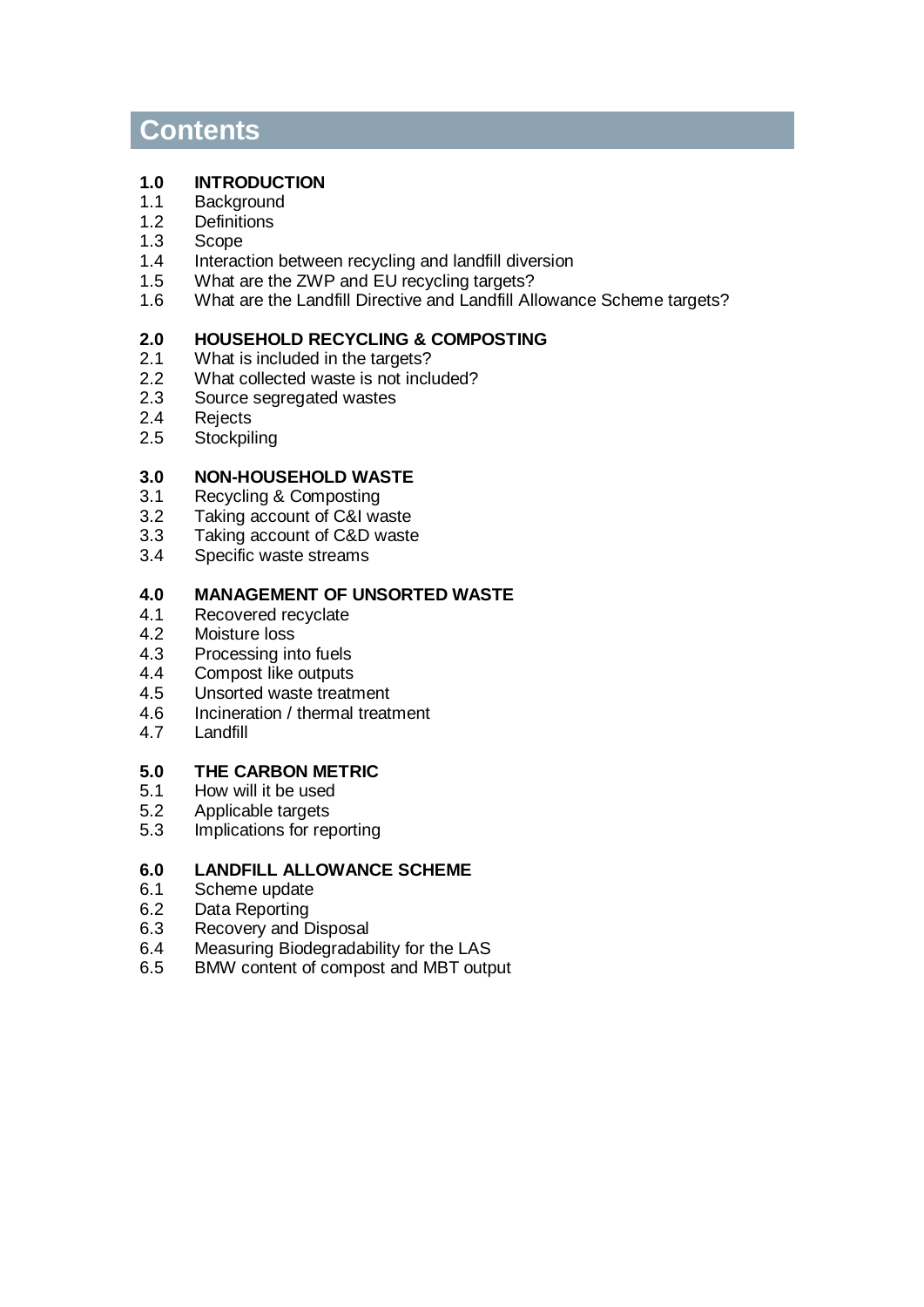### **1.0 Introduction**

#### **1.1 Background**

The actions proposed in the Zero Waste Plan $^1$  aim to minimise primary resource use and ensure that most waste is sorted into separate streams for high quality reprocessing and recycling, leaving only limited amounts of unsorted waste to be managed and minimal amounts of waste being disposed of in landfill.

The Zero Waste Plan describes a package of complementary measures to drive this:

- ambitious recycling targets.  $\bullet$
- use of a carbon metric to encourage recycling of materials which will result in the greatest benefit to the environment.
- mandatory requirements to separately collect recyclable materials and food  $\bullet$ waste.
- $\bullet$ landfill bans for recyclable material.
- a landfill ban on mixed unsorted waste through a biodegradability threshold.
- restricting inputs to thermal treatment facilities.

Annex A to the Zero Waste Plan provides detail on the definitions, targets, data and measurements that will underpin delivery of Zero Waste aims and objectives. In order that Scotland"s progress towards becoming a "recycling society" can be measured the correct information must be captured.

The primary purpose of data collection is for the achievement of targets to be monitored effectively. Data can also be used to ensure that waste is managed in a way that is appropriate in terms of environmental protection, to inform policy and to influence investment decisions.

#### **1.2 Definitions**

1

This guidance introduces a number of new terms. These arise from DEFRA"s February 2011 note<sup>2</sup> and are defined here as;

**Local Authority Collected Waste (LACW)** means all waste collected by or on behalf of the local authority. This includes household waste and all other waste coming under the control of the Local Authority.

**Local Authority Collected Municipal Waste (LACMW)** refers to the previous "municipal" element of the waste collected by local authorities and means household waste and similar business waste collected by or on behalf of local authorities. It is a slightly narrower category than LACW and includes all waste types included under European Waste Catalogue Code 20 and some wastes under Codes 15 and 19. This is the definition which will be used for the Landfill Allowance Scheme Biodegradable Municipal Waste (BMW) to landfill allocations.

<sup>1</sup> <http://www.scotland.gov.uk/Publications/2010/06/08092645/0>

<sup>2</sup> <http://www.defra.gov.uk/evidence/statistics/environment/wastats/download/110203-wastats-definitions.pdf>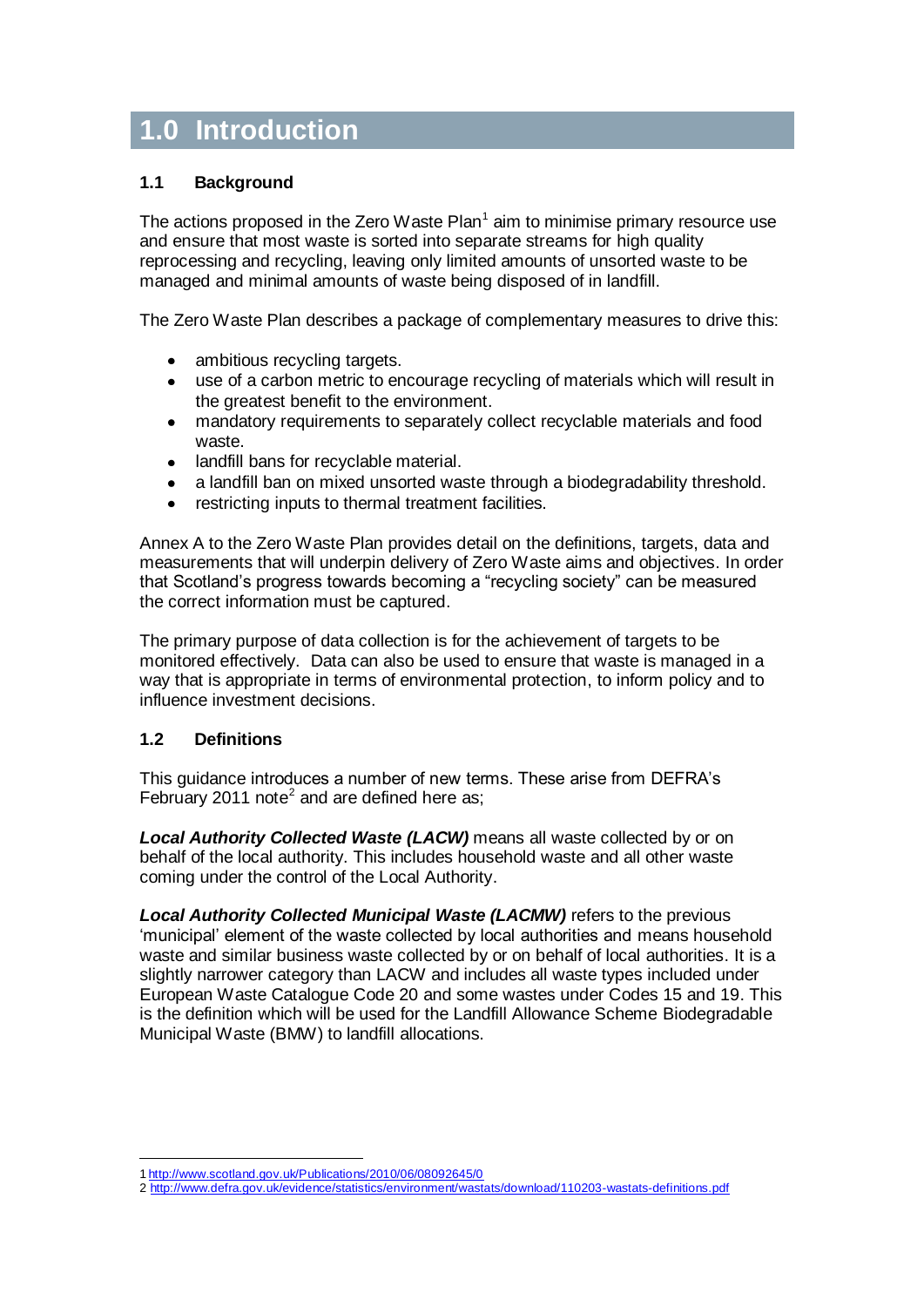**Municipal Solid Waste (MSW)** means LACMW plus commercial and industrial waste similar to that generated by households which is collected by commercial operators (i.e. not by or on behalf of the local authority). This is the definition which will be used by Scotland and the UK for reporting against EU landfill diversion targets.

**Household Waste** means waste generated by households (and not as defined by the Controlled Waste Regulations 1992 which are concerned with charging for collection). Waste from households includes household collection rounds, other household collections such as bulky waste collections, waste deposited by householders at Household Waste Recycling Centres (HWRCs) and recycling points / bring banks.

#### **1.3 Scope**

This guidance replaces the following guidance document:

Landfill Allowance Scheme (Scotland) Regulations 2005: SEPA Guidance on Operational Procedures.

This guidance relates solely to waste managed by local authorities and describes how data entered by local authorities into WasteDataFlow will be used by SEPA and Scottish Government to monitor and report progress towards:

- Zero Waste Plan recycling and composting targets for household waste.  $\bullet$
- Zero Waste Plan recycling and composting targets for all waste.
- Landfill Allowance Scheme (LAS) targets for diversion of biodegradable LACMW from landfill
- Landfill Directive targets for diversion of biodegradable municipal solid waste.

Table 1 summarises how the use of data will change on implementation of this guidance.

| <b>Target</b>          | Up to January-March<br>2011 | <b>From April-June</b><br>2011 |
|------------------------|-----------------------------|--------------------------------|
| LAS                    | <b>LACMW</b>                | <b>LACMW</b>                   |
| Recycling              | LACMW                       | Household Waste                |
| Total Recycling (2025) | N/A                         | LACW                           |

Local authorities should continue to report all their waste management activities using WasteDataFlow®. Revised WasteDataFlow reporting guidance will be published separately on the WasteDataFlow website [\(www.wastedataflow.org\)](http://www.wastedataflow.org/).

SEPA will verify the data reported by Local Authorities in WasteDataFlow on a quarterly basis and reconcile it at the end of a reporting year.

The following diagram illustrates the definitions set out in 1.2 and how the data reported in WasteDataFlow will be used by SEPA to calculate the various European and domestic targets.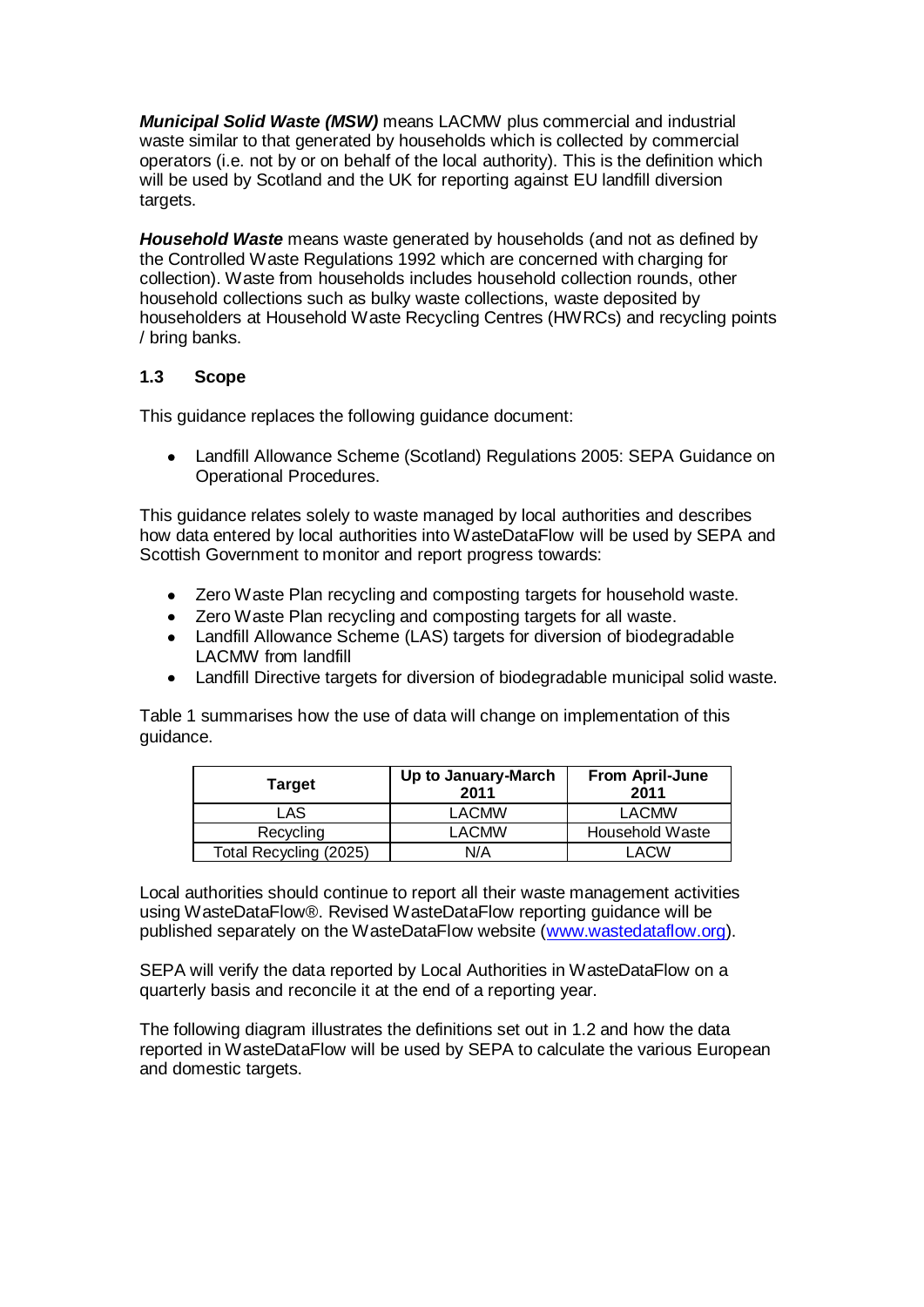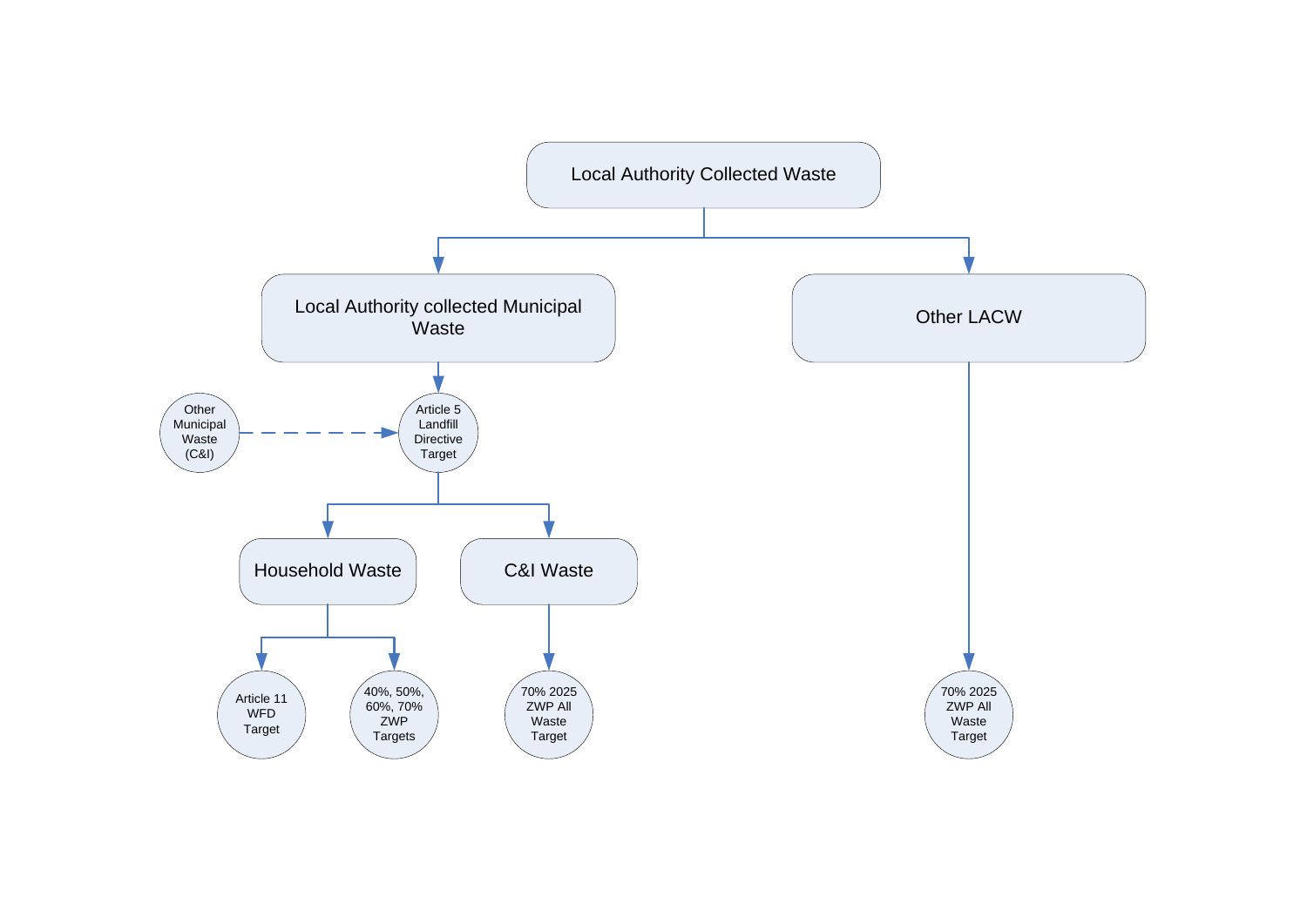#### **1.4 Interaction between Recycling and Landfill Diversion**

There is a clear difference between recycling and landfill diversion. The Zero Waste Plan aims to focus attention on high quality closed loop recycling. Simply moving one step up the hierarchy from landfill to incineration would not be sufficient to achieve the resource management outcomes of the Zero Waste Plan or for Scotland to become a recycling society.

In data collection terms, landfill diversion can be any activity which reduces the total tonnage of waste sent to landfill. Diversion includes resource centred solutions such as recycling and composting of separately collected fractions but could also be as simple as drying waste to reduce tonnage prior to landfill disposal. From data recorded in WasteDataFlow, SEPA will report landfill diversion separately from recycling and composting.

This diagram illustrates the overlap, and the difference, between diversion of biodegradable municipal waste (Article 5 of the Landfill Directive) and recycling (Article 11 of the revised Waste Framework Directive). This shows that although manufacture of Refuse Derived Fuel, incineration and production of Compost Like Output (CLO) through biostabilisation of unsorted waste, contribute to meeting targets to divert biodegradable waste from landfill, they are not considered to be either recycling or composting.



Compliance with Article 5 of the Landfill Directive can be achieved without recycling biodegradable materials. Examples are to the left of the diagram. In order to meet the European and domestic recycling targets and move Scotland towards becoming a recycling society, it is necessary to focus activity on those options which recycle as well as *divert*. Examples are shown in the right hand circle of the diagram.

The policy focus has not only shifted from landfill diversion to recycling but also away from biodegradable waste and towards a wider set of key recyclable resources. The reporting and calculation methodologies will reflect that recycling is a subset of landfill diversion.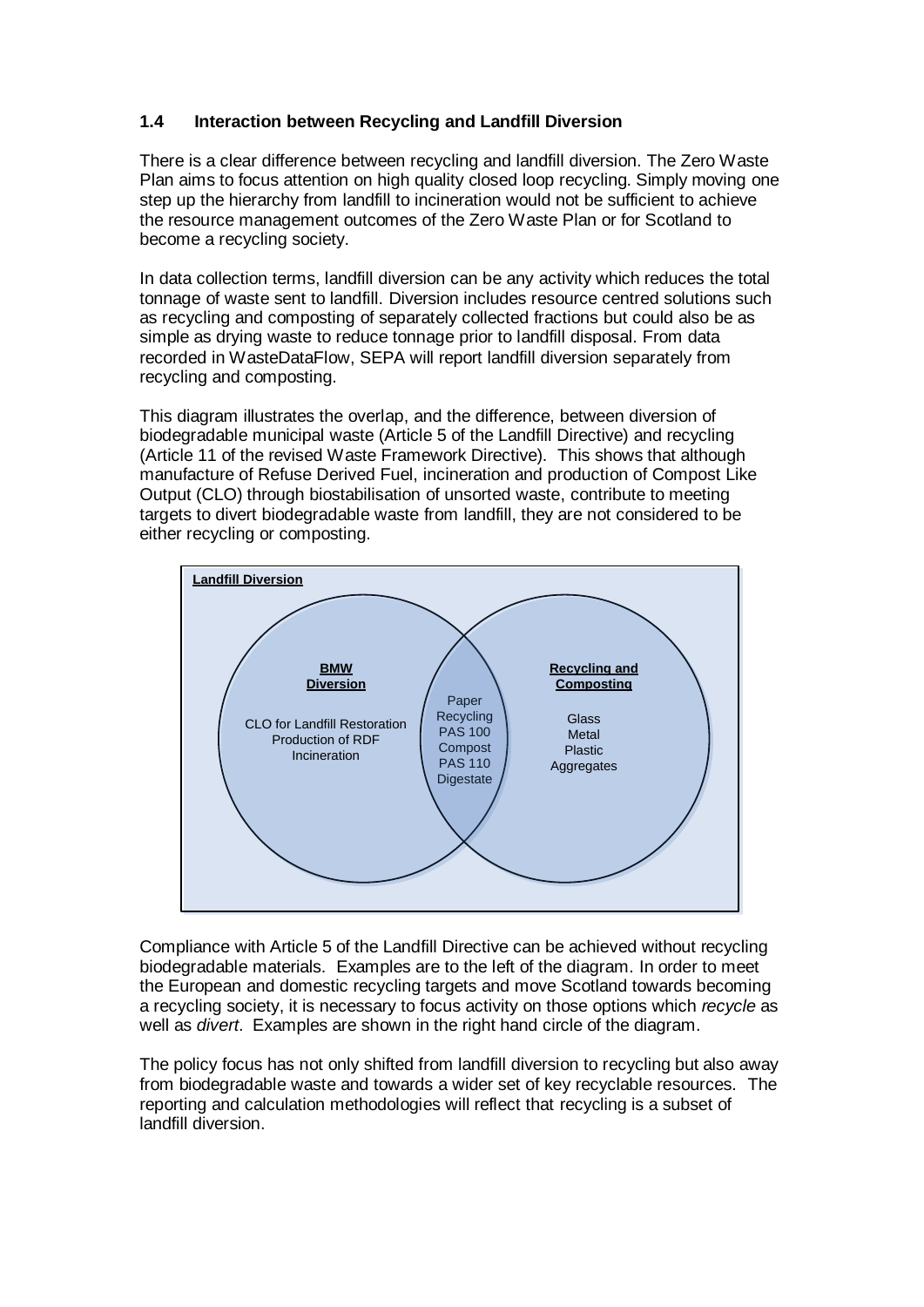Additional guidance for local authorities in relation to reporting recycling, in addition to diversion of biodegradable waste, in WasteDataFlow will be published separately on the WasteDataFlow website - <http://www.wastedataflow.org/>

#### **1.5 What are the European and Zero Waste Plan Recycling Targets?**

When the announcement on Zero Waste was made to Parliament on 24 January 2008, the recycling and composting targets were applied to **municipal waste** and this was defined at the time as waste from households and commerce collected by or on behalf of local authorities. This was reflected in the consultation draft of the Zero Waste Plan.

The final Zero Waste Plan sets objectives which apply to all waste, regardless of source, not just those managed by local authorities. As a consequence, the domestic 50 and 60% Zero Waste carbon based recycling targets will now apply to **waste collected from households** rather than municipal waste collected by local authorities. The 70% recycling carbon based target for 2025 applies to all waste.

The Waste Framework Directive seeks to help Europe move closer to being a "recycling society" requiring Member States to put in place measures to ensure separate collection and recycling of priority waste streams. Article 11 of the Directive sets a recycling target of 50% by weight for key recyclable materials in order to support the recycling objectives of the Directive.

Recycling and composting data will be calculated and published by SEPA in terms of both tonnage and the carbon metric. The carbon metric will be calculated by applying material specific weightings to the tonnage of each material recycled. See section 5.0 for more information.

#### **1.6 What are the European Landfill Directive and Scottish Landfill Allowance Scheme targets?**

Earlier Directives relating to waste management focused on the environmental impacts of waste disposal and recovery. The Landfill Directive, 1999/31/EC, requires Member States to prevent or reduce adverse effects on the environment from landfilling waste by setting technical standards for landfills and establishing strategies to reduce the amount of biodegradable waste going to landfill. Diverting biodegradable waste from landfill reduces the production of methane gas from landfills and therefore, the climate change impact.

The Landfill Directive also set specific targets for the reduction of biodegradable municipal waste going to landfills. Biodegradable waste is defined as any waste that is capable of undergoing anaerobic or aerobic decomposition, such as food and garden waste, and paper and paperboard.

In 2004, the Landfill Allowance Scheme was put in place in Scotland as a measure to achieve the Landfill Directive targets. The Scheme applies only to municipal waste collected by local authorities as defined in Regulation 2(1) of the Landfill Allowance Scheme (Scotland) Regulations 2005<sup>3</sup>.

However, in 2010, negotiations between the UK and the EU Commission redefined the scope of the term "municipal waste" for the purposes of the Landfill Directive to

1

<sup>3</sup> <http://www.legislation.gov.uk/ssi/2005/157/contents/made>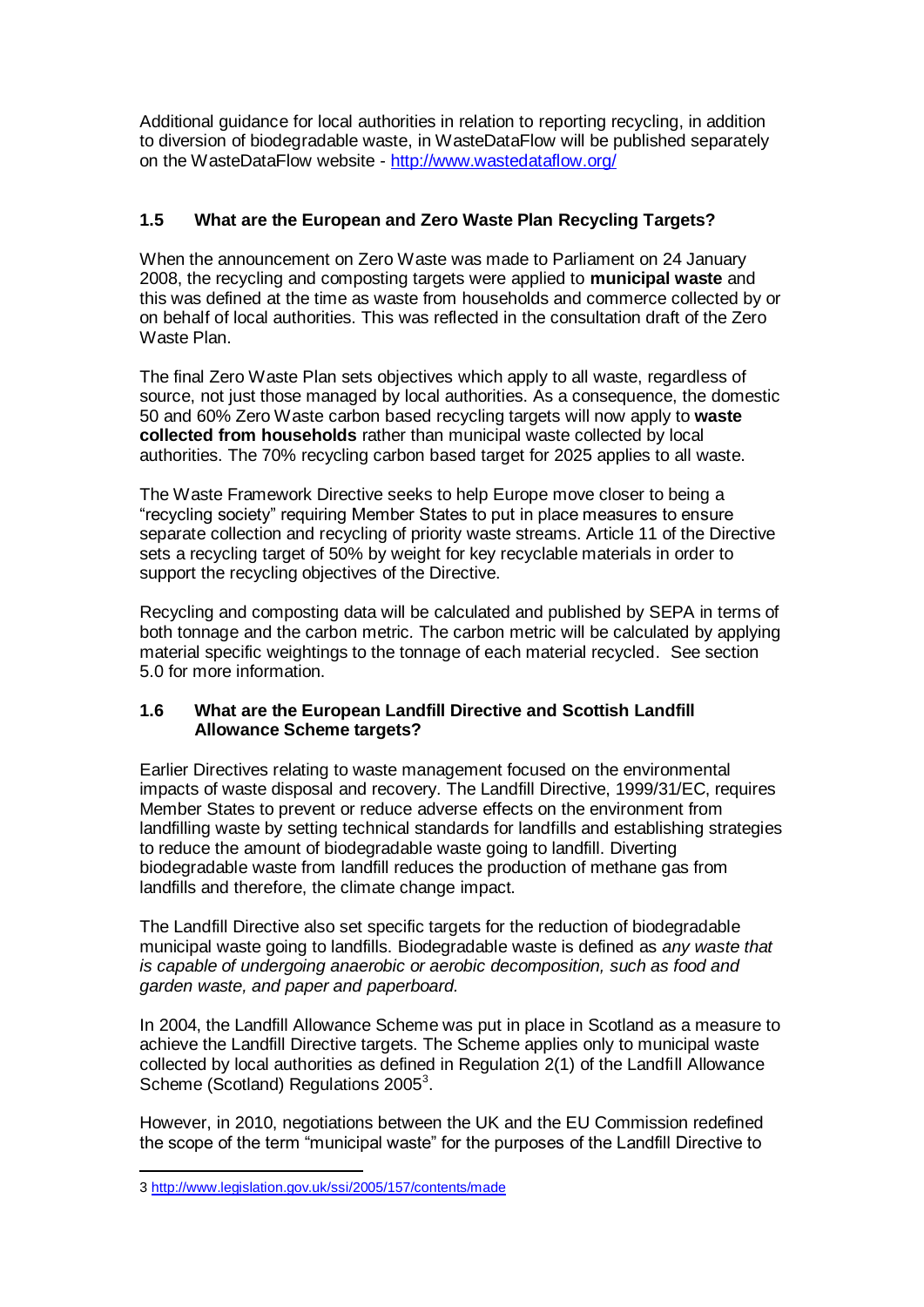include both household waste and waste from other sources which is similar in nature and composition, including a significant proportion of waste generated by businesses but not collected by Local Authorities.

Therefore, the definition of municipal waste now used for the EU landfill diversion targets is wider than simply that collected by local authorities and the Landfill Directive targets have been revised accordingly for the UK. According to 2008 data published by SEPA, Scotland has already met it's share of the 2013 Landfill Directive target but needs to divert a further 530,000 tonnes of Biodegradable Municipal Waste by the next reporting year in 2020.

The banking, borrowing and penalties components of the Landfill Allowance Scheme are currently suspended. However, SEPA will continue to calculate the quantity of biodegradable LACMW landfilled by each local authority through the WasteDataFlow data reporting system. The forward allocations under the Landfill Allowance Scheme for Scottish Local Authorities (LACMW) are contained in Table 4. It is important to note that whereas the reporting for recycling performance is changing, the calculation of biodegradable LACMW landfilled remains the same. SEPA will use this data as part of the overall calculation to determine the total BMW landfilled in Scotland and report against Landfill Directive targets. Further guidance on the Landfill Allowance Scheme is in Section 6.0.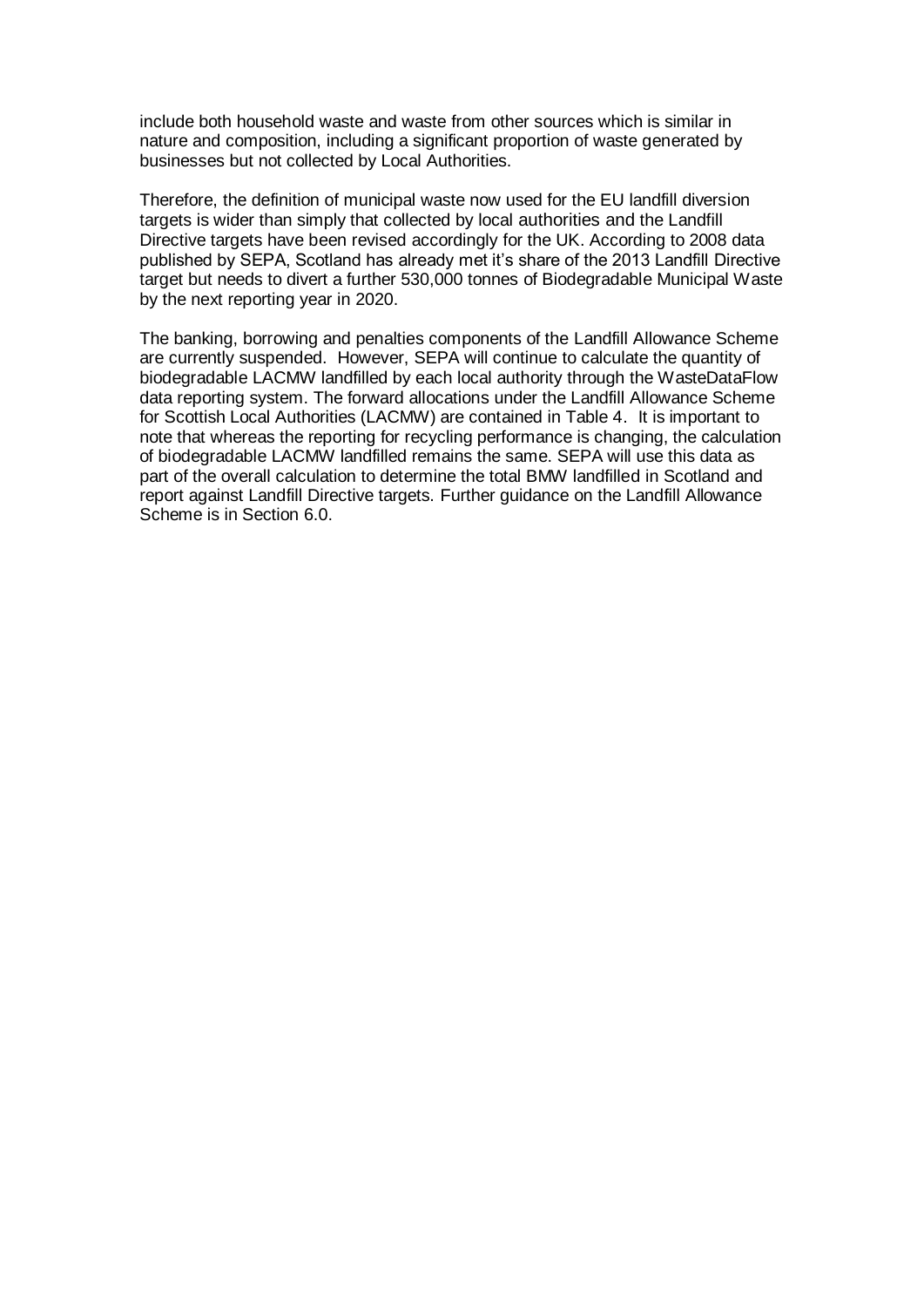### **Table 2: European and Scottish Waste Targets**

| Target/Cap                                                                                                                                      | Year | <b>Measure</b> | <b>Derivation</b>                                                           |
|-------------------------------------------------------------------------------------------------------------------------------------------------|------|----------------|-----------------------------------------------------------------------------|
| 40% recycling/composting and<br>preparing for re-use of waste from<br>households.                                                               | 2010 | Tonnage        | <b>Scottish Government</b><br>Target                                        |
| No more than 2.7 million tonnes of<br>biodegradable municipal waste to<br>be sent to landfill                                                   | 2010 | Tonnage        | Article 5(2) of the EU<br><b>Landfill Directive</b>                         |
| 50% recycling/composting and<br>preparing for re-use of waste from<br>households                                                                | 2013 | Carbon         | <b>Scottish Government</b><br>Target                                        |
| No more than 1.8 million tonnes of<br>biodegradable municipal waste to<br>be sent to landfill                                                   | 2013 | Tonnage        | Article 5(2) of the EU<br>Landfill Directive                                |
| Preparing for re-use and recycling<br>of 50% of waste materials such as<br>paper, metal, plastic and glass<br>from household waste and similar. | 2020 | Tonnage        | Article 11(2)a of the<br><b>EU Waste Framework</b><br><b>Directive</b>      |
| 60% recycling/composting and<br>preparing for re-use of waste from<br>households.                                                               | 2020 | Carbon         | <b>Scottish Government</b><br>Target                                        |
| No more than 1.26 million tonnes<br>of biodegradable municipal waste<br>to be sent to landfill                                                  | 2020 | Tonnage        | Article 5(2) of the EU<br><b>Landfill Directive</b>                         |
| 70% recycling and preparing for<br>reuse of construction and<br>demolition waste.                                                               | 2020 | Tonnage        | Article $11(2)(b)$ of the<br>revised EU Waste<br><b>Framework Directive</b> |
| No more than 5% of all waste to go<br>to landfill                                                                                               | 2025 | Tonnage        | <b>Scottish Government</b><br><b>Target</b>                                 |
| 70% recycling/composting and<br>preparing for re-use of all waste                                                                               | 2025 | Carbon         | <b>Scottish Government</b><br>Target                                        |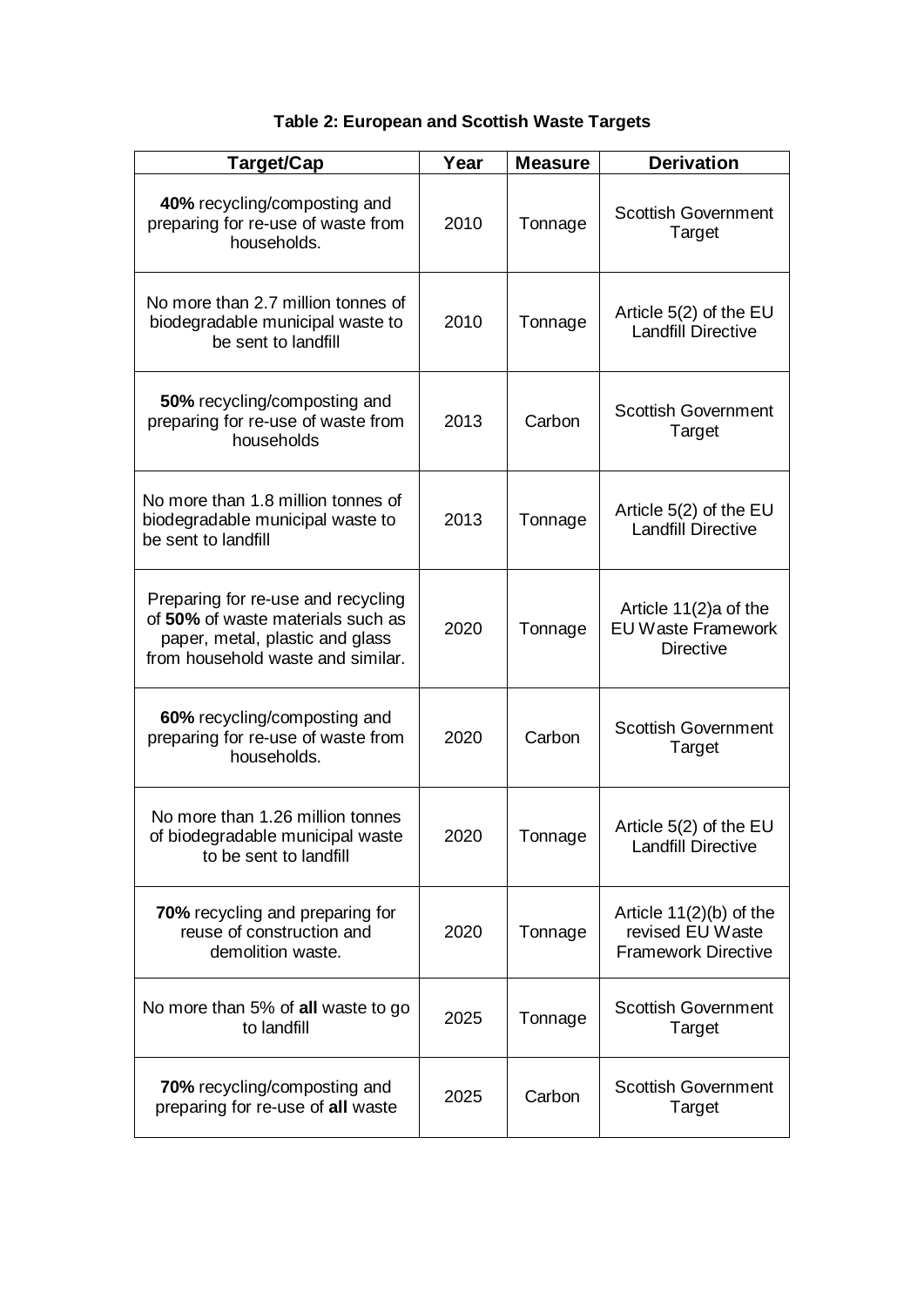# **2.0 Household Recycling and Composting**



#### **2.1 What is included in the target?**

The Zero Waste Plan recycling targets for 2013 and 2020 will be applied to household waste only.

#### **Household waste is waste from households**

The 2025 recycling and composting target of 70% applies to all waste. The proportion of household waste recycled and composted will be expressed as a percentage of total household waste collected.

For the purpose of the 2013 and 2020 household waste recycling targets, Local Authorities should refer only to the total weight of each of the following:

- a) All waste collected from households in that year by or on behalf of a local authority under section 45 of the Environmental Protection Act 1990 (EPA).
- b) All household waste deposited in that year at places provided by a local authority under subsections (1)(b) and (3) of Section 51 of the EPA.

The Scottish Government, through delivery of the Zero Waste Plan, wishes to focus efforts on materials which could have been recycled but which are routinely thrown away in household bins and end up being disposed of. This is to support innovation and investment in the development of collection systems which will increase the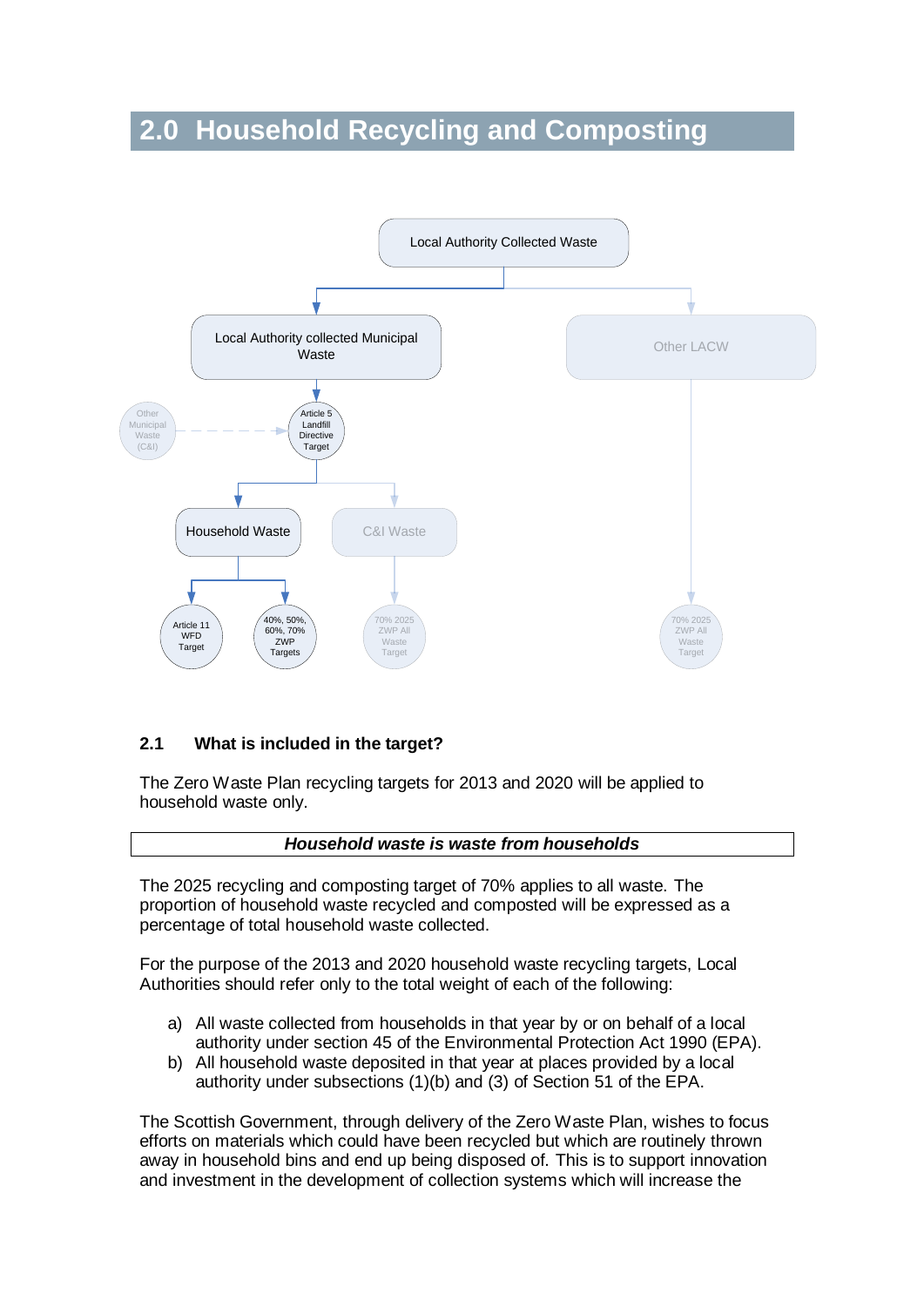quantity and quality of recyclable materials collected from households and reduce the amount of residual "black bag" waste requiring treatment and disposal.

Wastes covered by this target include but are not restricted to:

- a) Wastes from collection rounds.
- b) Bulky waste collections.
- c) Separate collections of household hazardous waste.
- d) Drop off/bring systems including re-use centres and Household Waste Recycling Centres.

Any waste type which goes for recycling can be counted towards the recycling targets i.e. not only the wastes listed in the draft amendment to Section 45 of the EPA. Examples of materials typically collected include:

| <b>Metal</b>       | <b>Plastic</b>         | <b>Paper</b>           |
|--------------------|------------------------|------------------------|
| Card               | <b>Green Waste</b>     | <b>Food Waste</b>      |
| <b>Cooking Oil</b> | <b>Used Engine Oil</b> | <b>WEEE</b>            |
| <b>Batteries</b>   | <b>Plasterboard</b>    | <b>Textiles</b>        |
| Wood               | <b>Paint</b>           | <b>Soil and Rubble</b> |

#### **2.2 What collected waste is not included towards the household recycling target?**

Local Authority Collected Waste includes waste which does not arise from households, for example trade waste collections, street sweepings, litter bins, parks and gardens waste, beach cleaning waste, trade waste uplifts and commercial businesses using the facilities at Household Waste Recycling Centres.

These types of waste will not count towards the household recycling and composting targets. However, local authorities should continue to collect and report data on these waste streams through WasteDataFlow as they will still count towards the 2025 recycling target for all waste and the Article 5 Landfill Directive targets.

The community sector plays an active role in the reuse and recycling of waste from households. Examples include repair and refurbishment of furniture and carpets, bike repair and mixing waste paint and small scale community composting. Where these wastes are not collected by or on behalf of Local Authorities, these activities will not count towards the household waste recycling targets in the Zero Waste. Similarly, donations of clothing, books, crockery, toys etc handed in directly to charity shops will not count towards the 2013 and 2020 ZWP household waste recycling targets.

#### **2.3 Source Segregated Wastes**

Prioritising high levels of closed loop recycling is central to achieving a zero waste Scotland. The higher the quality of the waste materials collected for recycling the greater the environmental benefit.

Therefore, where materials are collected from the kerbside, recycling centres or points or extracted through sorting of co-mingled collections and subsequently processed into new products or materials, the weight of materials consigned to enduse reprocessor markets, appropriately adjusted to take account of any reject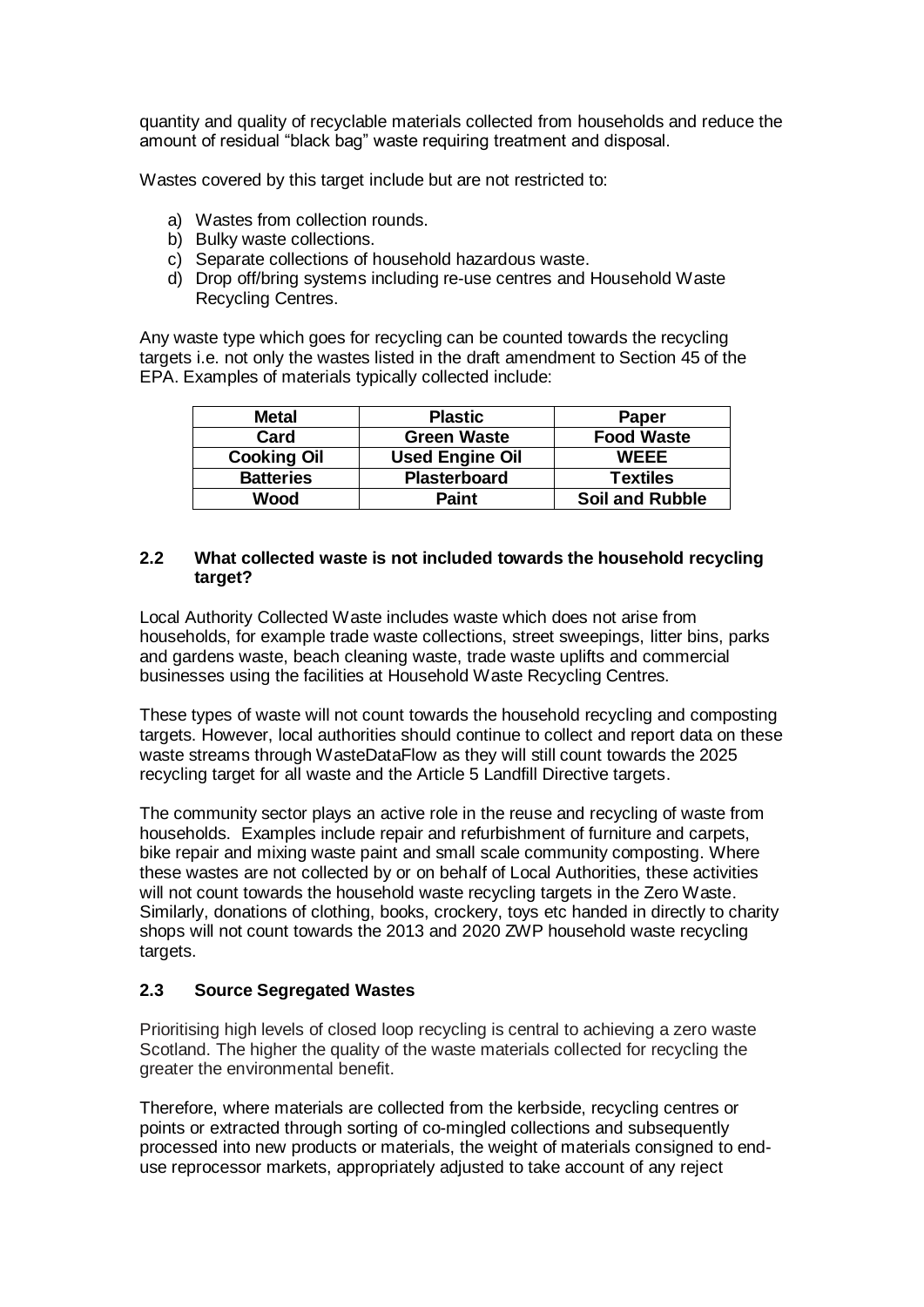material, will count towards recycling performance. These recycled materials will also count towards landfill diversion.

The data reported by local authorities should be readily auditable to ensure that the quality and environmental credentials of the subsequent reprocessing or reuse activities can be tracked. This is especially important when collected materials are to be exported for reprocessing or reuse. Where materials are exported outside the EU, evidence should be sought that the levels of environmental performance achieved are comparable to those within the EU.

Evidence is intended to provide additional oversight as to the level of environmental protection achieved and the quality of the secondary raw materials; increasing confidence in the recycling market and addressing concerns about the EU"s growing footprint as a consequence of exporting waste for treatment.

#### **2.3.1 Preparing for Re-Use**

When a product is discarded it becomes waste and the requirements of waste legislation apply. However, once a waste item has been checked, cleaned, repaired and otherwise made suitable for reuse for its original purpose, it ceases to be waste and no further waste regulatory controls are placed on it.

Some electrical equipment, furniture and clothing deposited at Household Waste Recycling Centres may be suitable for reuse once sorted, checked, cleaned and/or repaired. Local authorities already collect and report information on the quantities of such items which are "prepared for re-use" for their original intended purpose.

Local authorities may also wish to explore the potential for establishing reuse shops within their Household Waste Recycling Centres as part of providing an overall service to householders.

The Scottish Government considers that items deposited at Household Waste Recycling Centres which are subsequently checked, cleaned and repaired and thus made ready for re-use will count towards the recycling and composting targets. It is important that the local authority has robust auditable information with respect to final destination so that rejects can be accurately recorded and reported. This is especially important for WEEE which may be exported for reuse in developing or non OECD countries. Illegal exports of unusable electrical and electronic equipment from Europe are a serious problem causing pollution and harm in the countries where they end up. There are various international aid programmes $4$  dedicated to making sure that computers etc which are exported are fit for purpose are not disposed of illegally.

 4 e.g[. www.computers4africa.org.uk,](http://www.computers4africa.org.uk/) [www.close-the-gap.org,](http://www.close-the-gap.org/) [www.itschoolsafrica.org](http://www.itschoolsafrica.org/)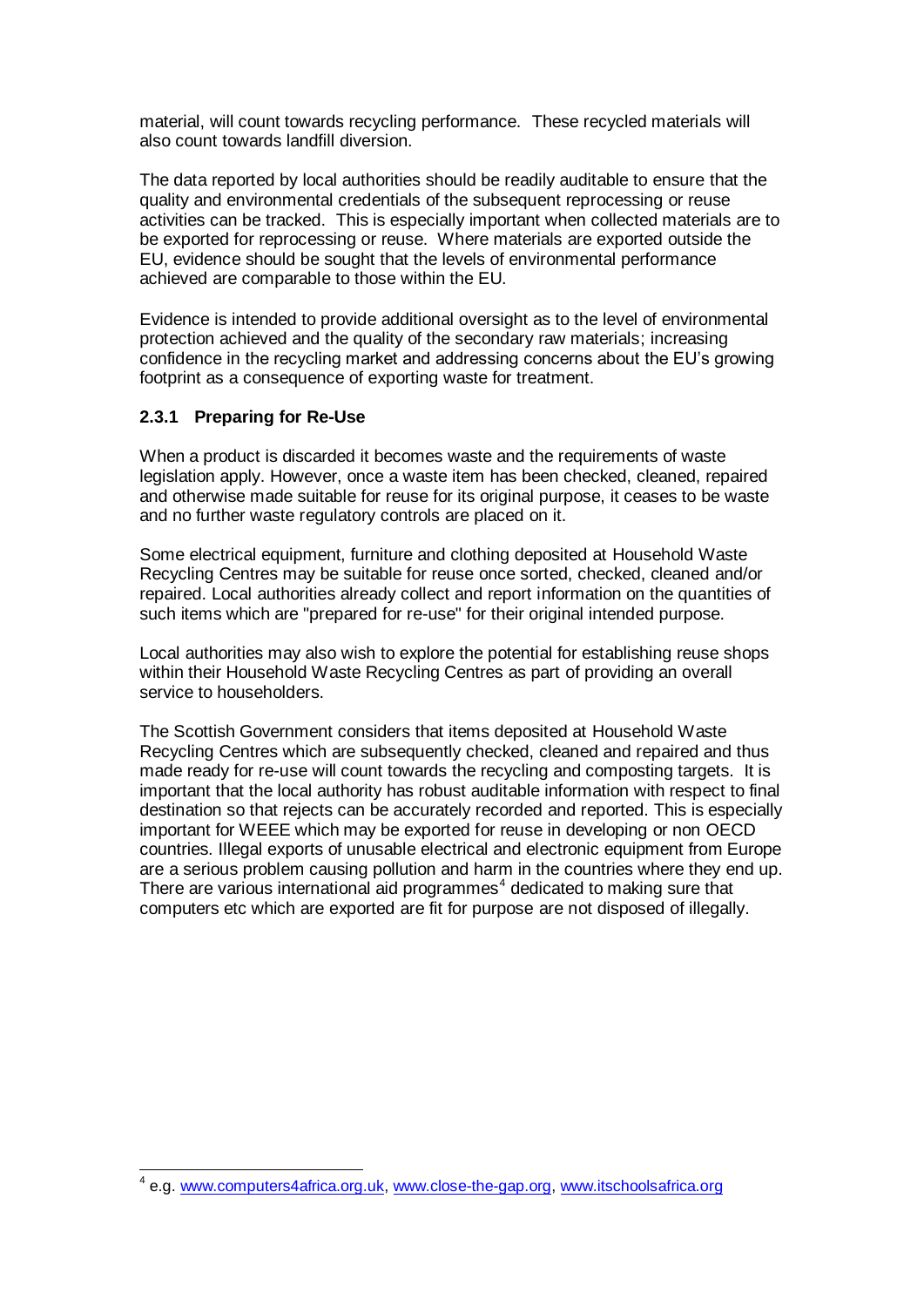| <b>Preparing for Re-Use</b> |  |                                                                  |
|-----------------------------|--|------------------------------------------------------------------|
| <b>Recycling</b>            |  | Tonnage sent for reuse<br>(collection minus rejects)             |
| <b>Landfill Diversion</b>   |  | Tonnage sent for reuse<br>(collection minus rejects to landfill) |

#### **2.3.2 Dry Recyclables**

Wastes collected separately at the kerbside for recycling will count towards the household waste recycling targets. It is important to note that any waste type which goes for recycling can be counted towards the recycling targets, not only the wastes listed in the draft amendment to Section 45 of the EPA. For example, batteries or WEEE collected separately from households will also count where the waste is recycled in compliance with existing producer responsibility requirements.

Local Authorities have a duty to ensure that the market is a genuine recycling route, not a disposal activity, and SEPA will ask for evidence if there is any reason for concern.

When recording data in WasteDataFlow, Local Authorities should only report tonnages of dry recyclables as having been "recycled" once they have been sent from the primary sorting (MRF) or bulking facility to the reprocessing market. MRFs may accept waste from both local authorities and private waste management companies. It is not possible to determine accurately what proportion of rejects originated from either households or non-local authority collected commercial collections. Therefore, an estimate based on the proportion of inputs (Local Authority collected Household Waste as a proportion of the total input) to the MRF should be used for reporting in WasteDataFlow.

| <b>Dry Recyclables</b>    |  |                                                                                              |
|---------------------------|--|----------------------------------------------------------------------------------------------|
| <b>Recycling</b>          |  | Tonnage sent for reprocessing<br>(collection minus rejects to<br>incineration or landfill)   |
| <b>Landfill Diversion</b> |  | Tonnage sent for reprocessing or<br>other recovery<br>(collection minus rejects to landfill) |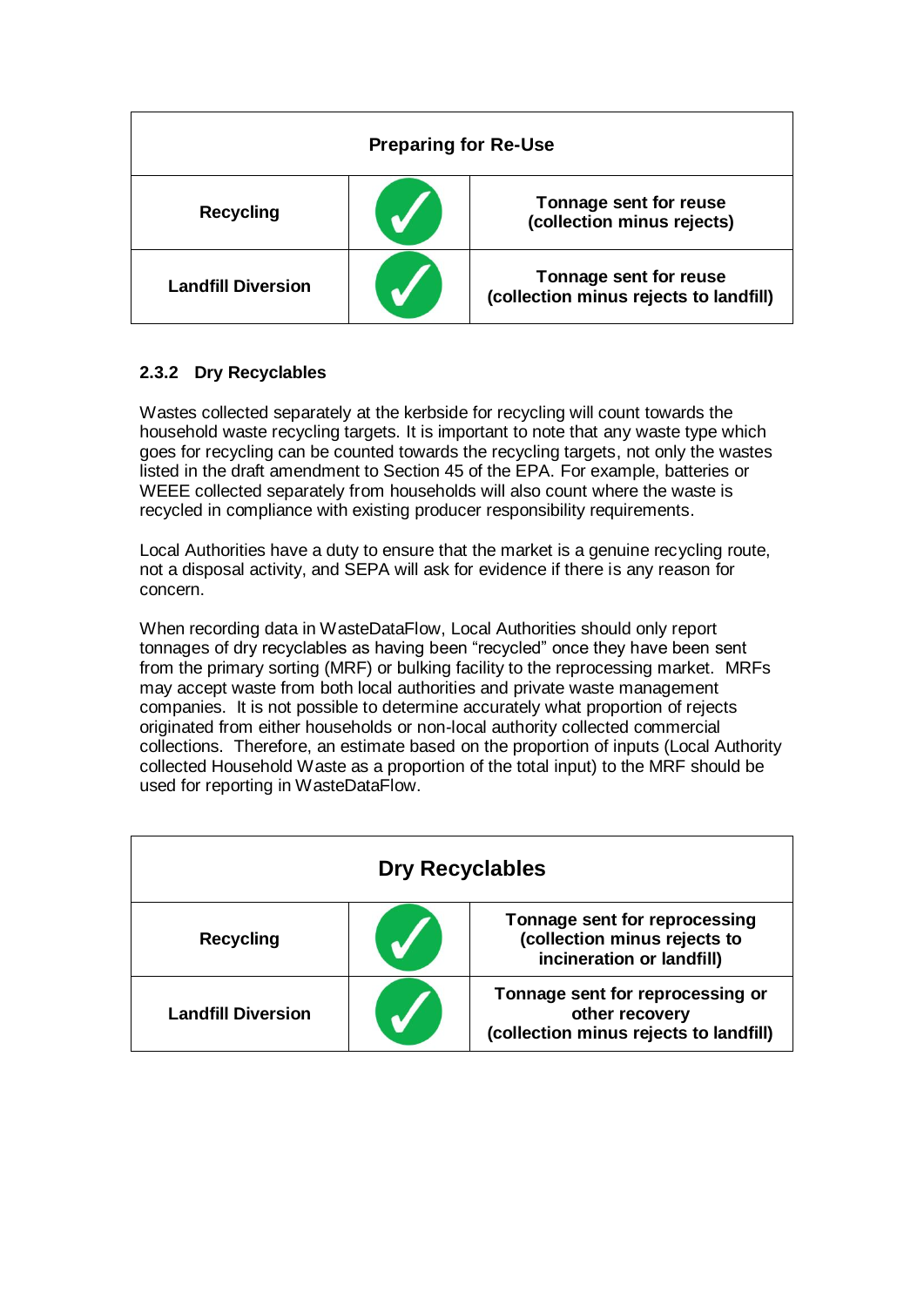#### **2.3.3 Bio-Waste**

The WFD defines "bio-waste" as "biodegradable garden and park waste, food and kitchen waste from households, restaurants, caterers and retail premises and comparable waste from food processing plants".

Where bio-waste from households is separately collected and treated in open windrow, In-Vessel Composting (IVC) or Anaerobic Digestion (AD) facilities the inputs to treatment processes will count towards recycling and composting targets where PAS 100 compost or PAS 110 digestate is produced and subsequently used for agricultural or ecological benefit.

Where PAS 100 or PAS 110 material is produced, the process input tonnage will be counted towards recycling/composting target performance with appropriate adjustments being made to deduct the weight of any non-target reject materials (e.g. plastics) and input equivalent weight from any composts or digestates that are subsequently consigned to landfill or incineration.

Compost is often stockpiled before being sold to the end user. Stockpiling can become a problem if an end use market cannot be found. Equally the benefits of separately collecting and treating biowaste are lost. It is important that Local Authorities forward plan for the amounts of compost which will be produced and ensure that there is a viable end use market. The carbon and nutrient value of compost and digestate is achieved only when incorporated back into the carbon / nutrient cycle. Therefore, it is reasonable to conclude that production of PAS100 compost or PAS110 digestate should only be counted as "recycled or composted" when that compost or digestate has been sent to a genuine market for use as a soil enhancer.

However, current reporting methods allow Local Authorities to count stockpiled material towards recycling performance. To support end use markets and ensure that the carbon and nutrient value of composts and digestates are realised, SEPA will investigate whether the reporting convention should be changed. As this would require a change in the way Local Authorities currently report this project will be carried forward, reporting in 2012.

Local Authorities have a duty of care to ensure that the market is a genuine recovery route, not a disposal activity, and SEPA will ask for evidence if there is any reason for concern. SEPA"s view on appropriate uses for compost is that composts are soil additives, not soil substitutes. Their use is typically associated with enhancing soil properties for the benefit of plant growth in the topsoil layer. The use of composts at depths which are incompatible with this objective or on soil that already has sufficient organic matter content will be regarded as a disposal activity.

Compost and digestate produced from source segregated biowaste but not accredited to PAS100/110 standard will not be counted as recycling even if used under a waste exemption. This is to ensure that the objectives of the Zero Waste Plan, to promote high quality and high value outputs from composting activities, are supported.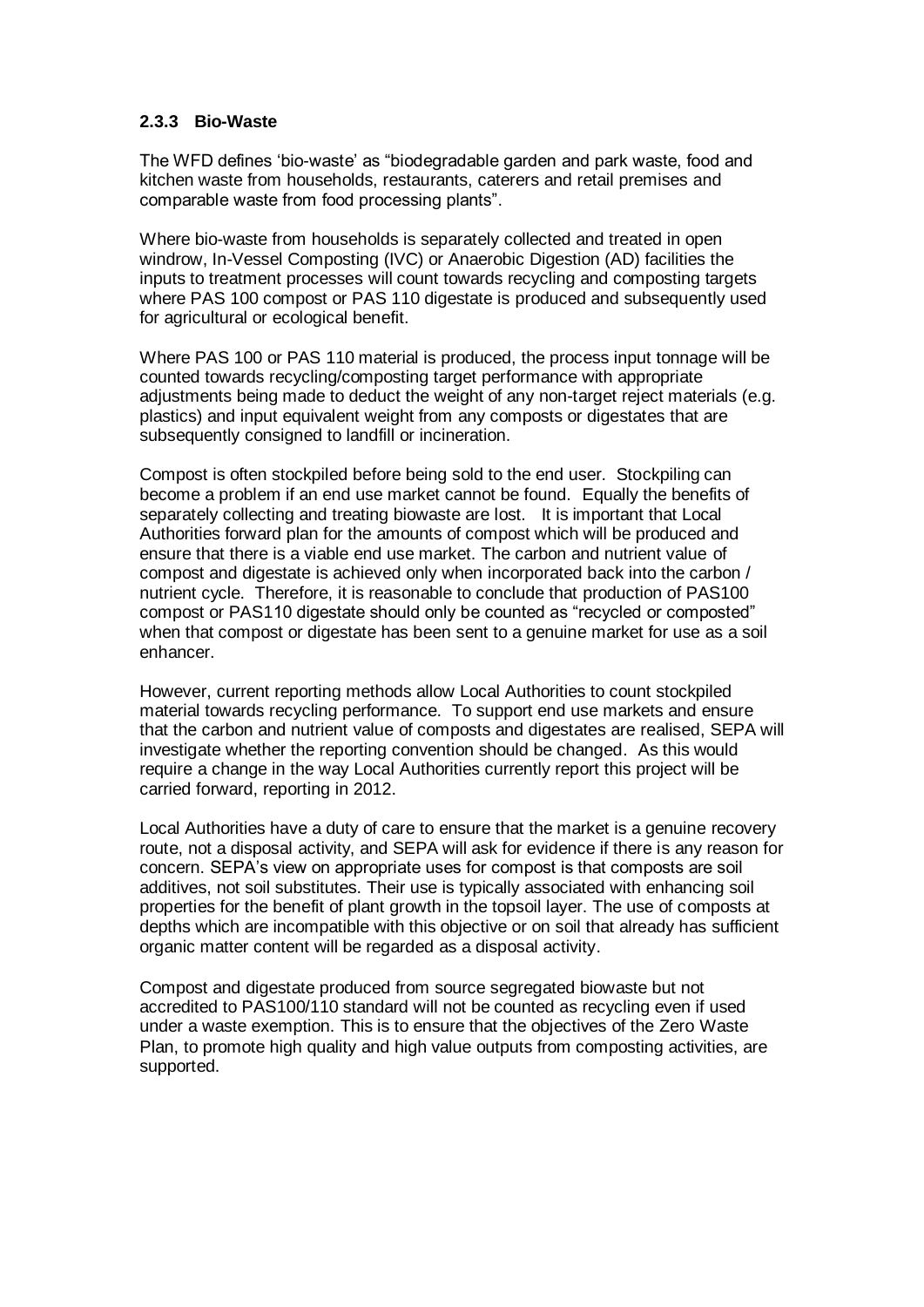| <b>Composting and AD of Source Segregated Biowaste</b>                                                                          |                                                          |                                           |  |
|---------------------------------------------------------------------------------------------------------------------------------|----------------------------------------------------------|-------------------------------------------|--|
|                                                                                                                                 | Production and Use of PAS100 Compost or PAS110 Digestate |                                           |  |
| <b>Recycling</b>                                                                                                                |                                                          | Input tonnage minus<br>rejects            |  |
| <b>Landfill Diversion</b>                                                                                                       |                                                          | Input tonnage minus<br>rejects landfilled |  |
| Production of Non-PAS100 Compost or Non-PAS110 Digestate from<br>separately collected bio-waste used under Exemption or Licence |                                                          |                                           |  |
| <b>Recycling</b>                                                                                                                |                                                          | Zero                                      |  |
| <b>Landfill Diversion</b>                                                                                                       |                                                          | Input tonnage minus<br>rejects landfilled |  |

If no end use market can be found for the compost or digestate and it is subsequently disposed of, the input tonnages cannot be counted towards the recycling target. If it is disposed of to landfill the process weight loss will be counted as having been diverted from landfill. Local Authorities should establish the biodegradable content of any compost or digestate landfilled using the method described in Section 6. This will be included towards Local Authority BMW allocations laid out in Table 4.

| <b>Production of Compost or Digestate subsequently landfilled</b> |  |                                                                                                                          |
|-------------------------------------------------------------------|--|--------------------------------------------------------------------------------------------------------------------------|
| <b>Recycling</b>                                                  |  | Zero                                                                                                                     |
| <b>Landfill Diversion</b>                                         |  | Input tonnage minus<br>landfilled tonnage.<br><b>Analysis to determine</b><br><b>BMW</b> content of waste<br>landfilled. |

#### **2.3.4 Used Cooking Oil and Mineral Oil**

Local Authorities often provide separate collection facilities at HWRCs for used cooking oil (UCO) and mineral oils. This is good practice and Scottish Government wishes to encourage Local Authorities to continue these services and promote their uptake. The reasons for this are twofold: firstly, disposal of cooking oil and mineral oil to the sewer causes operational difficulties at wastewater treatment works and have the potential to cause serious pollution incidents; secondly, these oils have high recovery value and disposing of them to sewer is a waste of a valuable resource.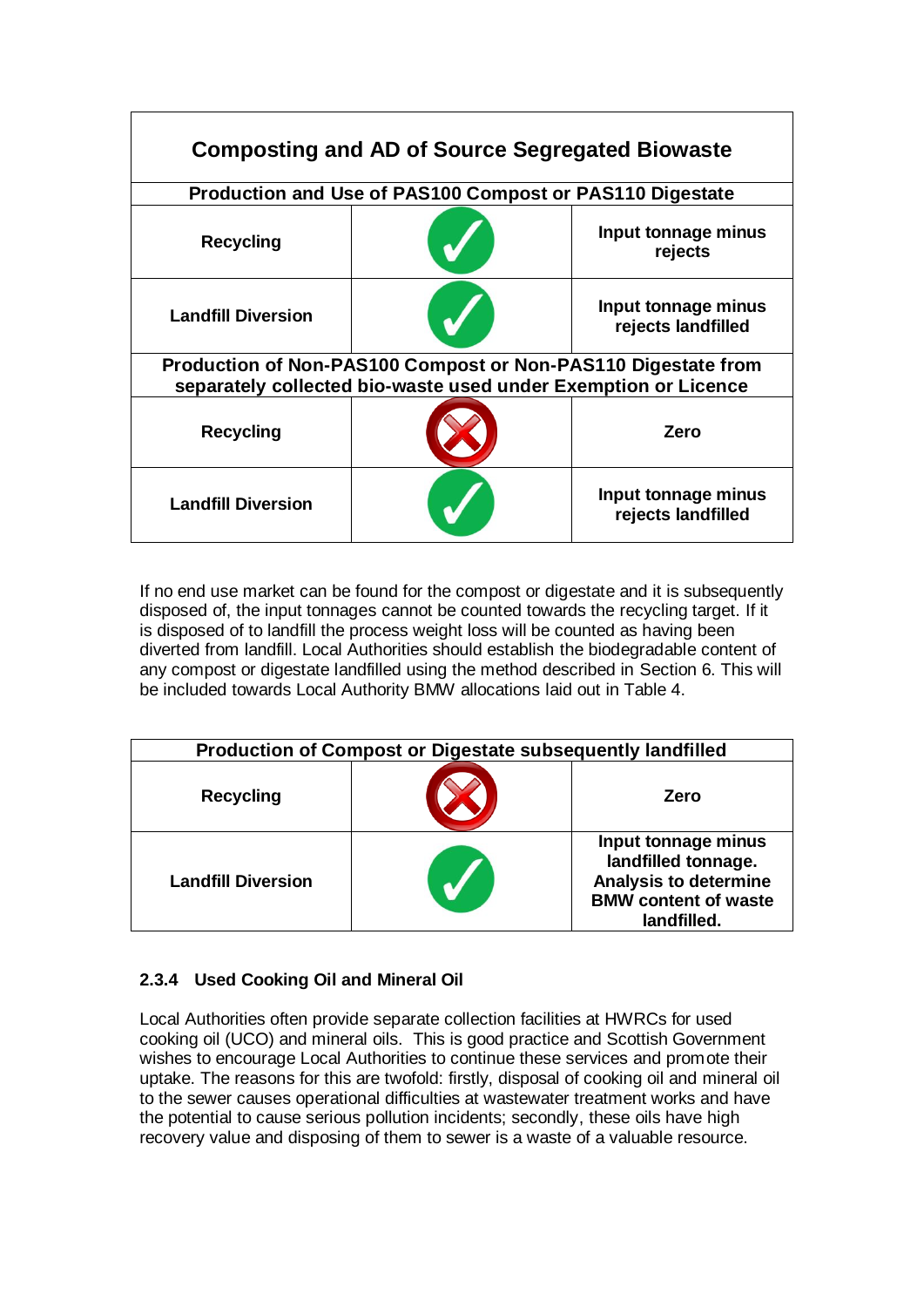UCO cannot be recycled back into food grade cooking oil but it is a valuable feedstock in the production of biodiesel.

Mineral Oils may be recycled back into lubricating oils but they also have value as fuel and can be treated to make a replacement fuel with a similar environmental performance to a virgin fuel. SEPA supports the collection and processing of waste oil into a high quality fuel which can be used to replace other virgin fuels and have published an end of waste position for Processed Fuel Oil (PFO) for oils processed to this standard<sup>5</sup>.

Therefore, where UCO and Mineral Oils from households are separately collected and used to manufacture fuels as described above, the amount collected and sent to a reprocessor will contribute to the household recycling targets.

| Production of Biodiesel / PFO from separately collected UCO and<br><b>Mineral oils</b> |  |                                 |
|----------------------------------------------------------------------------------------|--|---------------------------------|
| <b>Recycling</b>                                                                       |  | Tonnage sent to<br>reprocessor  |
| <b>Landfill Diversion</b>                                                              |  | Tonnage sent to<br>reprocessor. |

#### **2.4 Rejects**

All stages of sorting between collection and reprocessing of re-use items, dry recyclables and biowastes have the potential to result in the rejection of material, either to a different route for recycling or to disposal. Each stage must be recorded accurately through to the final UK destination or first overseas destination of the materials. Reject materials are usually non-target materials sent for disposal from the primary MRF sorting facility.

Only the rejects arising at or before the gate of the final UK destination or first overseas destinations will be counted. Rejects should not include any rejects associated with the treatment processes at the final destination e.g process losses – materials contained in the product stream from the primary MRF which, for whatever reason, do not end up in the final recycled product. These may include non-target materials or contaminated target materials in the product stream from the MRF.

As described in section 2.3.2, interim sorting and treatment processes may accept waste from both local authorities and private waste management companies. An estimate of the rejects attributable to waste from households collected by Local Authorities may be calculated relative to the proportion of inputs

Separately collected wastes which are managed as part of producer responsibility schemes e.g. WEEE and batteries, are currently reported as collected and recycled tonnages in WasteDataFlow. However, some components of WEEE are not recyclable and WEEE reprocessing will produce rejects which are sent for disposal. Local Authorities should note that they may be required to change the way they

\_\_\_\_\_\_\_\_\_\_\_\_\_\_\_\_\_\_\_\_\_\_\_\_\_\_\_\_\_\_\_\_\_\_\_<br><sup>5</sup> http://www.sepa.org.uk/waste/waste\_regulation/guidance\_\_position\_statements.aspx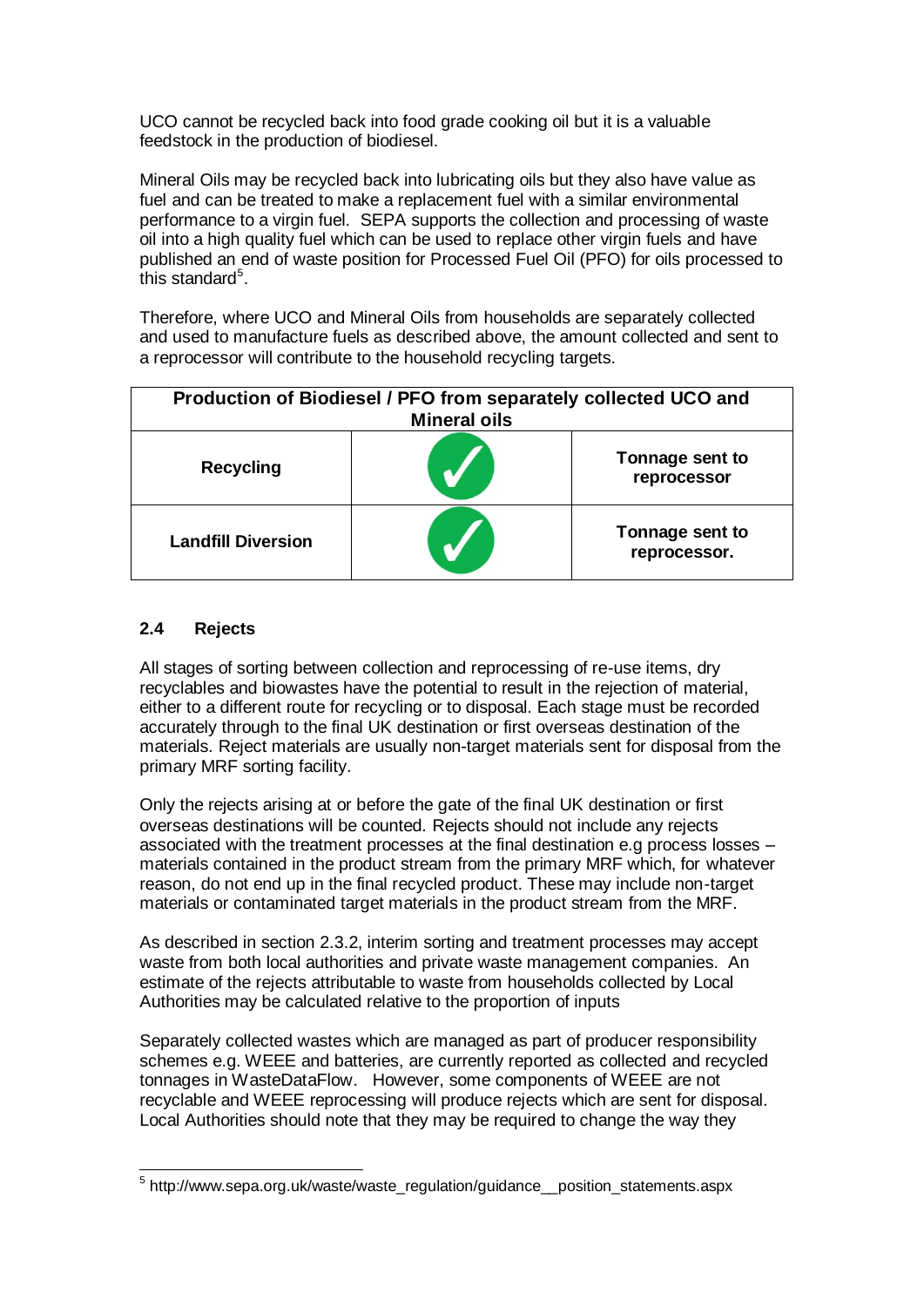report recycled tonnages for collected WEEE and a methodology for doing this will be discussed further with the WasteDataFlow Users Group.

#### **2.5 Stockpiling**

Where facilities stockpile waste it is the responsibility of local authorities to obtain the information required in order to report when the waste was recycled. Only when recyclate is used or sold into the reprocessing market will it count towards the recycling targets.

In relation to compost stockpiling, Section 2.3.3 outlines a project which will be carried out by SEPA to investigate whether stockpiled composted materials should be reported in WasteDataFlow differently.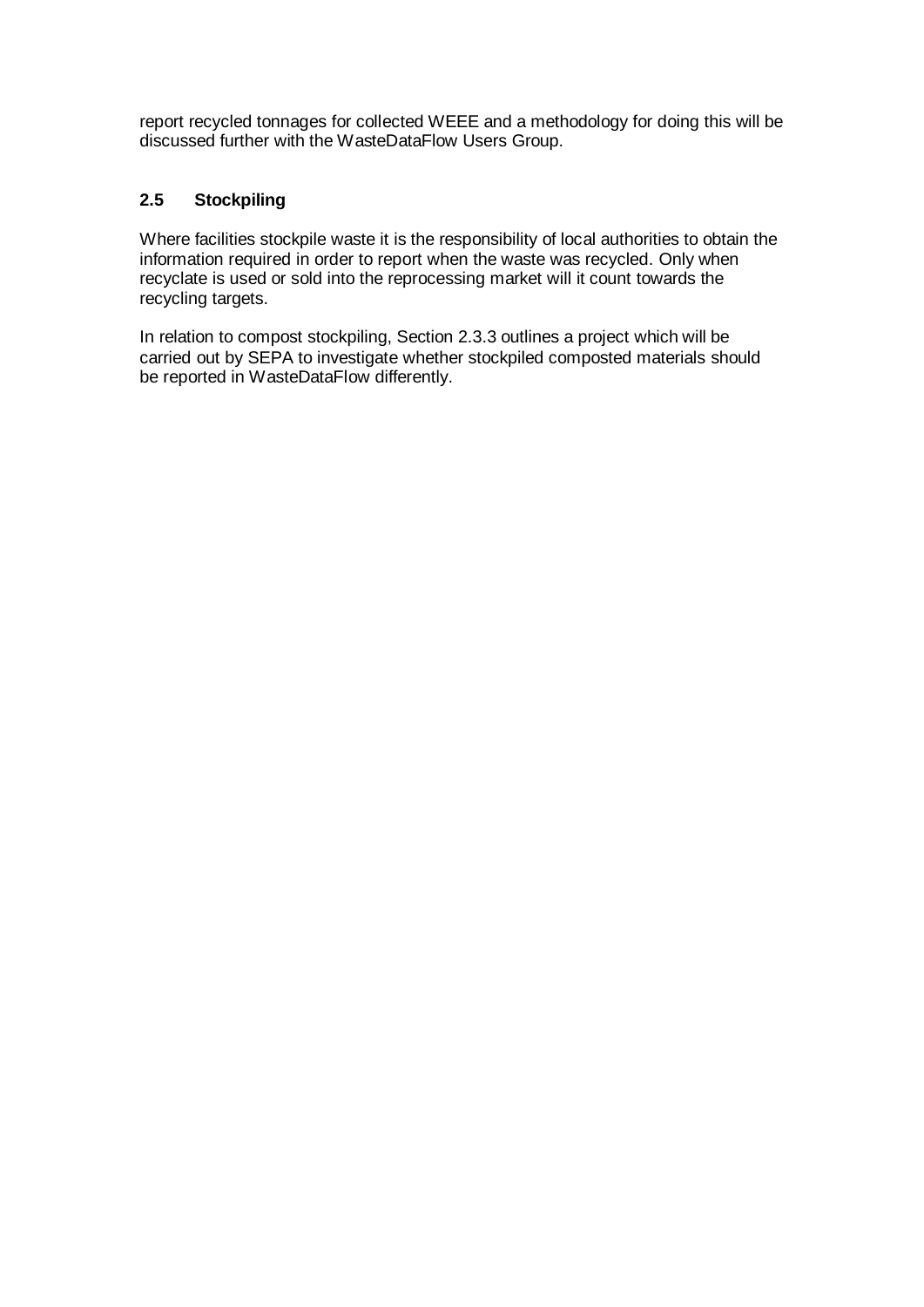## **3.0 Recycling and Composting of nonhousehold LACW**



#### **3.1 Recycling and Composting of non-household LACW**

Local Authorities collect and manage a wider range of wastes than solely waste from households. Although the recycling and composting of these wastes does not contribute to the household waste recycling and composting targets, they will contribute to the 2025 all waste recycling target. The extended Duty of Care for all waste producers other than householders to source segregate recyclable materials may result in recycling rates of non-household LACW increasing significantly. Recycling and composting data for Waste from Households and Local Authority Collected Waste will be recorded and published by SEPA in terms of both tonnage and the carbon metric.

The diagram above shows that that some of these non household wastes are considered "municipal waste" for the purpose of the Landfill Directive diversion targets. Table 3 identifies the applicable targets for each non-household waste stream.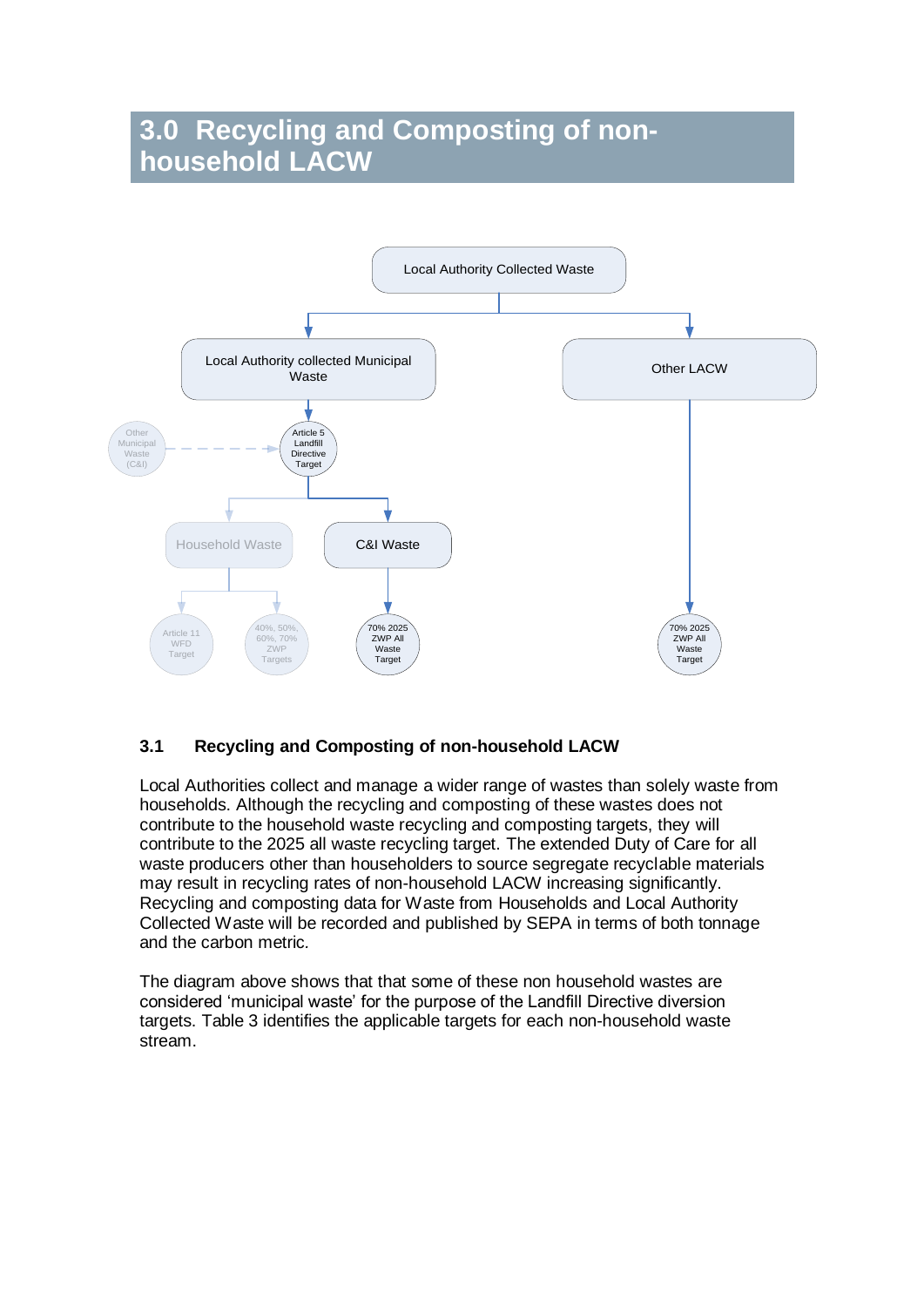| <b>Waste Type</b>                                                                                                                                                          | <b>Count towards</b><br>household<br>waste target? | <b>Count towards</b><br>2025 all waste<br>target? | <b>Municipal For the</b><br>purpose of the<br><b>Landfill Directive</b><br>targets? |
|----------------------------------------------------------------------------------------------------------------------------------------------------------------------------|----------------------------------------------------|---------------------------------------------------|-------------------------------------------------------------------------------------|
| Gully emptyings from a<br>road for which the local<br>authority is responsible.                                                                                            | <b>No</b>                                          | Yes                                               | Yes                                                                                 |
| Beach cleansing                                                                                                                                                            | <b>No</b>                                          | Yes                                               | Yes                                                                                 |
| Mixed waste from<br>commercial premises,<br>including caravan sites,<br>charities.                                                                                         | <b>No</b>                                          | Yes                                               | Yes                                                                                 |
| Grounds Waste<br>(including parks and<br>gardens)                                                                                                                          | <b>No</b>                                          | Yes                                               | Yes                                                                                 |
| Waste Arising from<br>clearance of fly-tipped<br>materials                                                                                                                 | <b>No</b>                                          | Yes                                               | Yes                                                                                 |
| Civic amenity sites<br>waste: Non Household                                                                                                                                | <b>No</b>                                          | Yes                                               | Yes                                                                                 |
| Mixed commercial and<br>industrial waste                                                                                                                                   | <b>No</b>                                          | Yes                                               | Yes                                                                                 |
| Street sweepings and<br>waste from litter bins                                                                                                                             | <b>No</b>                                          | Yes                                               | Yes                                                                                 |
| Separately collected<br>construction and<br>demolition                                                                                                                     | <b>No</b>                                          | Yes                                               | <b>No</b>                                                                           |
| Highways waste/gully<br>emptyings from a trunk<br>road for which the local<br>authority is not<br>responsible, even when<br>the local authority is<br>undertaking the work | <b>No</b>                                          | Yes                                               | <b>No</b>                                                                           |
| Asbestos Waste<br>separately collected                                                                                                                                     | No                                                 | No                                                | No                                                                                  |
| Separately collected<br>industrial waste and<br>clinical waste not from<br>households or<br>residential homes                                                              | <b>No</b>                                          | Yes                                               | No                                                                                  |

#### **Table 3 - Targets applying to non-household LACW**

#### **3.2 Taking Account of Commercial & Industrial (C&I) Waste Uplifts**

Many Local Authorities provide a waste collection service for commercial customers. For example, C&I waste is often also received at Household Waste Recycling Centres. The 2013 and 2020 recycling targets apply only to waste from households. This means that waste recycled from C&I sources will not count towards the targets, even when collected in the same vehicle as household waste or deposited at a HWRC.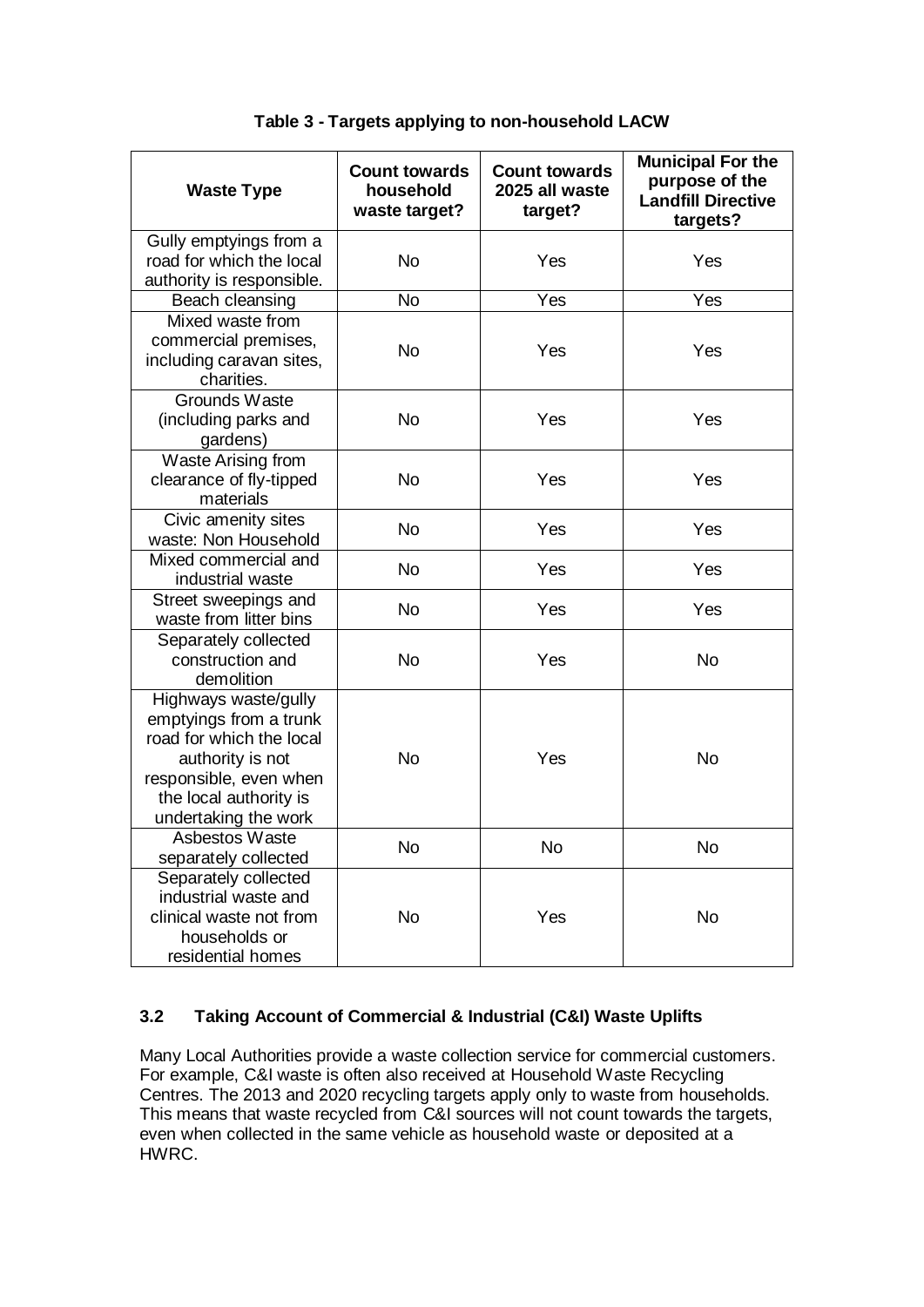Local Authorities should continue to record this information in WasteDataFlow. SEPA will report non-household waste recycling as a separate figure and performance will be counted toward the 2025 all waste recycling target. The recycling calculations for materials collected from non-household sources will be the same as described in Section 2.

| Recycling of C&I waste collected by or on behalf of Local Authorities |  |                                                           |
|-----------------------------------------------------------------------|--|-----------------------------------------------------------|
| <b>Household Recycling</b>                                            |  | Not from households.                                      |
| <b>Recycling</b>                                                      |  | Report separately.<br><b>Count towards 2025</b><br>target |

SEPA is working on a methodology to de-couple the data. This will be implemented in time for the 2013 reporting period.

#### **3.3 Taking Account of Construction and Demolition (C&D) waste**

C&D waste may include bricks and rubble, asbestos, wood and glass. Where generated from municipal refurbishment projects C&D waste is usually managed separately at dedicated C&D waste management facilities. These tonnages are not included in LACW.

Where commercial C&D contractors use Local Authority collection facilities such as HWRCs, this must be separately recorded using information on waste transfer notes. Only the proportion of bricks and rubble etc deposited by householders can be counted towards the household waste recycling target.

| Recycling of C&D waste collected by or on behalf of Local Authorities |  |                                                           |
|-----------------------------------------------------------------------|--|-----------------------------------------------------------|
| <b>Household Recycling</b>                                            |  | Not from households.                                      |
| <b>Recycling</b>                                                      |  | Report separately.<br><b>Count towards 2025</b><br>target |

#### **3.4 Specific waste streams**

#### **3.4.1 Parks and gardens waste**

Parks and gardens waste such as grass clippings, hedge and tree prunings, woody wastes arising from tree surgery etc should not be reported in WasteDataFlow where they are managed within the curtilage of public parks and gardens as part of general good grounds management practices i.e. such materials are not either LACMW or LACW. This reflects the approach taken to home composting, where data is not recorded in WasteDataFlow.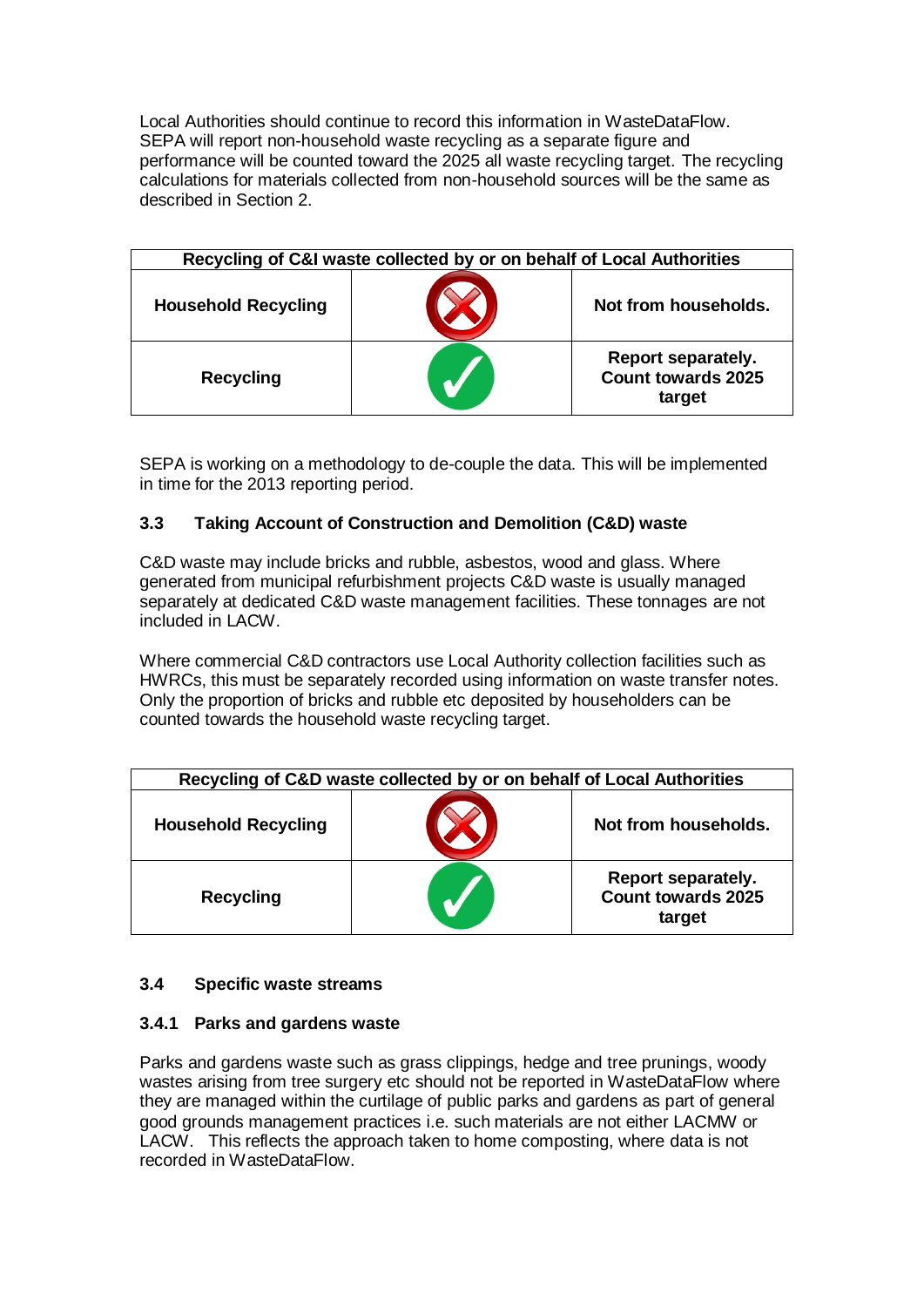For example, grass clippings left in situ on the ground, pruned tree branches which are chipped and spread on paths, leaves gathered up and spread on as mulch or to protect soils during the winter and other grounds management practices should not be included in reported tonnages of LACW.

However, some parks and gardens waste will be collected and treated in licensed or exempt facilities, such as open windrow, In-Vessel Composting (IVC) or Anaerobic Digestion (AD), or other treatment facilities outside the park. In this case, the collected tonnages and management method should be recorded in WasteDataFlow. Again, this is similar to the way that food and garden waste originating from households collected by Local Authorities, which could have been composted at home, is subsequently reported in WasteDataFlow.

| <b>Recycling of Parks and Gardens waste</b>                             |  |                                                           |
|-------------------------------------------------------------------------|--|-----------------------------------------------------------|
| Managed as part of<br>grounds management                                |  | Not included in LACMW.                                    |
| Sent to PAS100 /<br>PAS110 accredited<br>waste management<br>facilities |  | Report separately.<br><b>Count towards 2025</b><br>target |

#### **3.4.2 Street sweepings and gully waste - Municipal**

Street sweepings are not household waste for the purposes of this guidance and their treatment will not count towards the 2013 and 2020 recycling and composting targets for household waste. Street sweepings and gully waste are classified as Local Authority Collected Municipal Waste (unless collected by HGV road sweepers and comprising mainly mineral substances such as grit, salt and mineral oils). Treatment to reduce weight and biodegradability will be counted as diverted from landfill under the category of "other recovery". Where treatment produces recycled materials, such as sands which can be used in construction materials, the weight will be counted as diverted from landfill under the category of "recycling". In terms of BMW diversion from landfill, it is assumed that 51% of street sweepings and gully waste is biodegradable. Therefore 51% of the total municipal street sweepings and gully waste landfilled will count towards the BMW allocation to landfill.

Treatment of street sweepings may only count as recycling and/or composting if the treatment process is accredited to PAS100 or PAS110. Inputs to accredited processes must be assessed to check that they are acceptable to the accreditation body. The composition of street sweepings can be highly variable and operators of accredited composting of digestion treatment processes should carry out an assessment of the inputs to the process to ascertain that they are acceptable in terms of biodegradability and potential hazards.

How the recycling and composting targets apply to bio-waste is discussed in Section 2.3.3.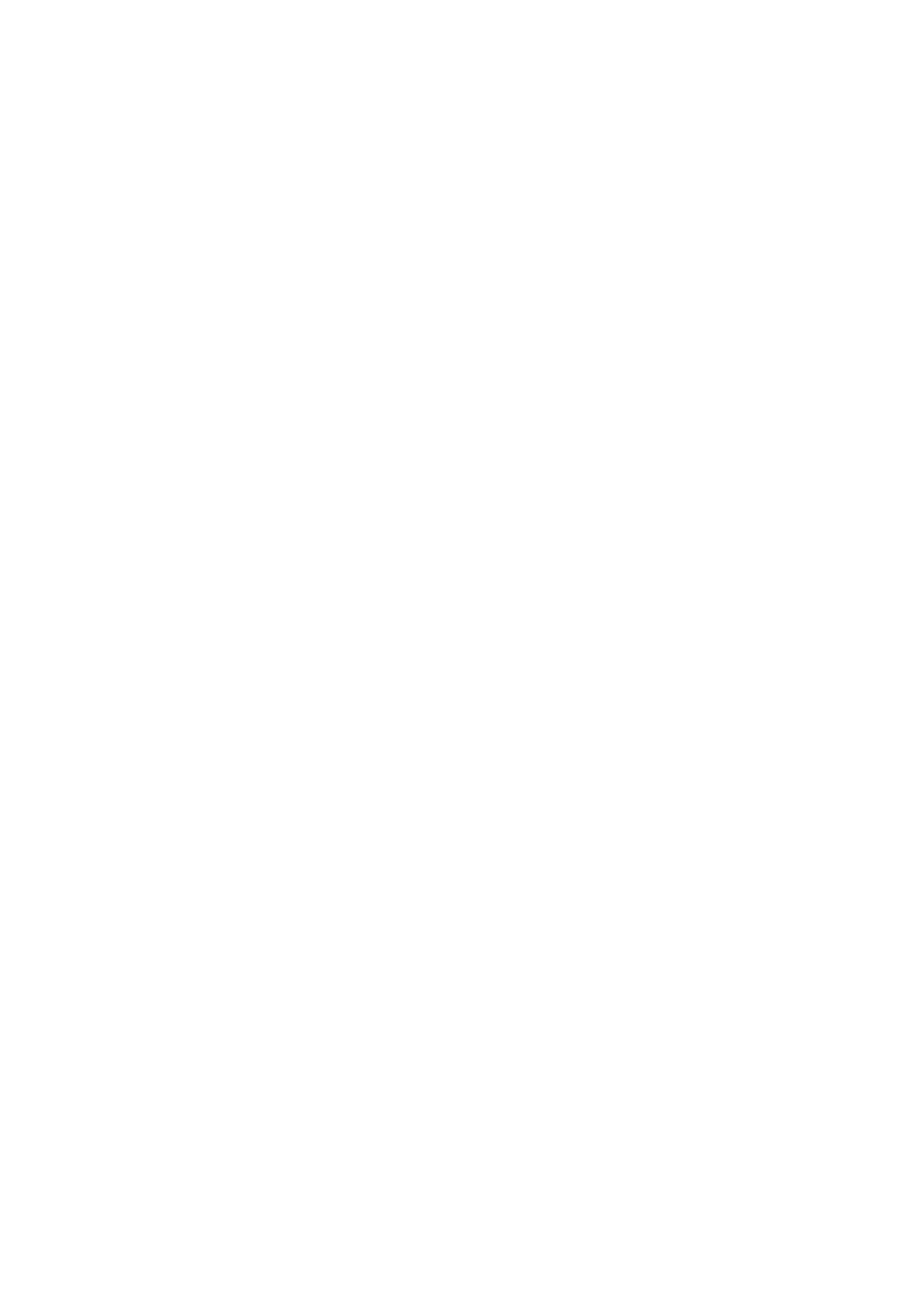### **4.0 Management of Unsorted Waste**

Technologies to manage unsorted waste (that remaining after separate collection of source segregated materials) have an important role to play in overall sustainable waste management. Even at high levels of separate collection there will be an unsorted fraction remaining which requires environmentally responsible management. Technologies to manage this unsorted waste are used to extract remaining resource value and to minimise the environmental impacts of final disposal by reducing volumes and stabilising the waste.

#### **4.1 Recyclate Recovered from Unsorted Waste Treatment**

As levels of source segregation are currently low compared to the levels required to meet the recycling objectives of the Zero Waste Plan, there remains fairly significant quantities of potentially recyclable material in unsorted waste, (i.e. black bags). In time, restrictions on EfW inputs and the property based landfill ban will ensure that all unsorted waste is pre-treated prior to thermal treatment and/or landfill.

Treatment methods such as "Dirty" MRFs, Mechanical Biological Treatment (MBT) and Mechanical Heat Treatment (MHT) may provide the means to remove recyclate missed at the source segregation stage, prepare a fuel for EfW (and reduce the mass/volume requiring thermal teatment) and reduce the biodegradability of waste prior to landfill disposal.

The recyclable materials likely to be extracted from these treatment processes are ferrous and non-ferrous metals, dense plastics and inerts / low grade aggregate. Once materials such as paper, card and textiles are mixed with other wastes, the potential to separate and recycle them is severely compromised and it is unlikely that a recycling market can be found. Only those recyclable materials which find markets for re-processing will be considered to be recycling with respect to the target. The biomass fraction of the unsorted waste can be recovered in other ways e.g. manufacture of Refuse Derived Fuel or processing into biofuels.

MBT and MHT processes usually accept waste from a number of sources – household and commercial and industrial waste collected by Local Authorities and waste collected by private companies. In order for a proportion of tonnage of recyclate removed from unsorted waste in the treatment process to be counted towards the 2013 and 2020 household waste recycling targets, the tonnage must be apportioned. For simplicity, it is proposed that the proportion of the total input attributable to household waste will be used to apportion the weight of recyclate which can be counted towards the household waste recycling targets. The remainder of the recyclate will be attributed to commercial and industrial sources / non household collections and will count towards the 2025 target for all waste.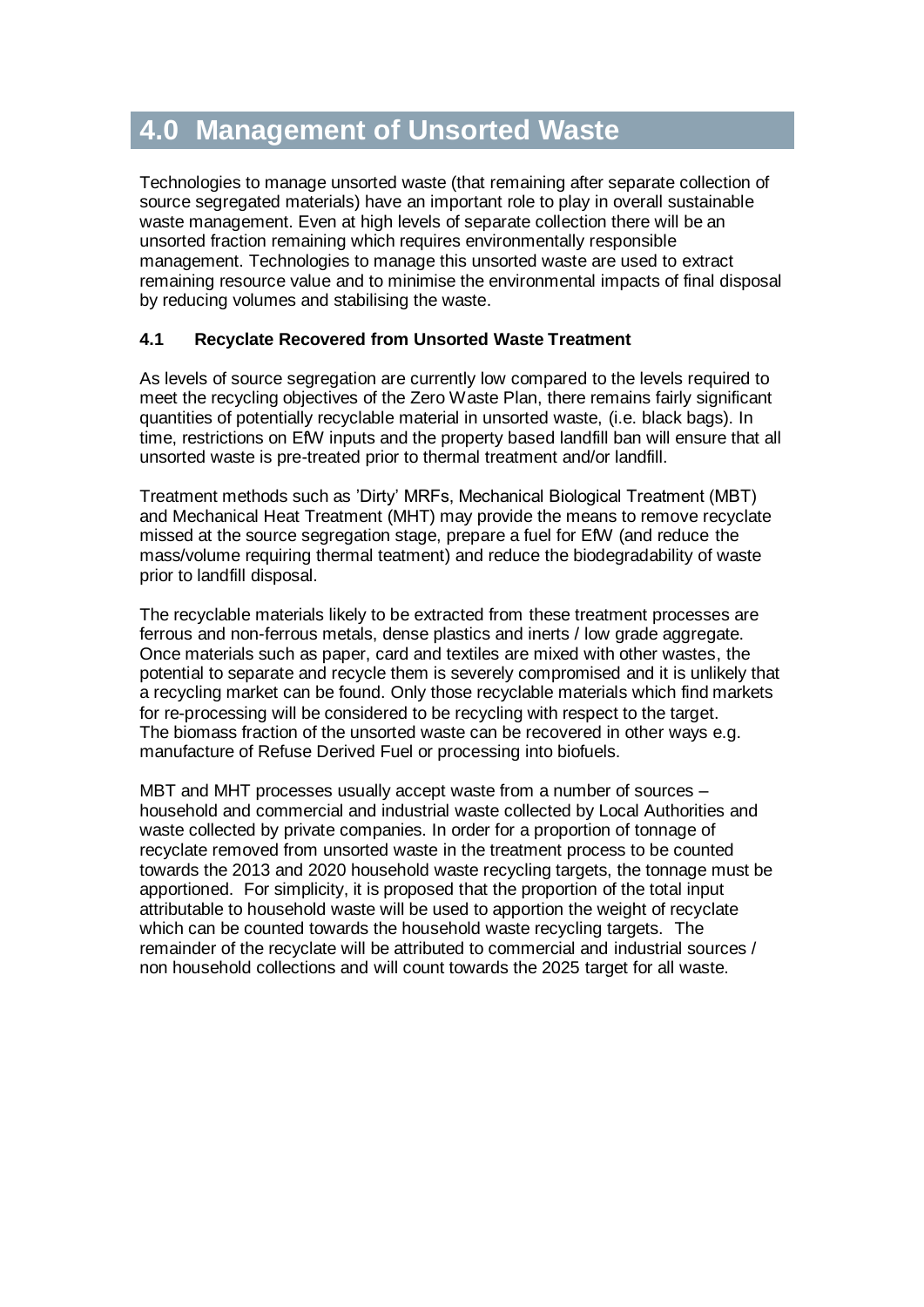| Extraction of Materials for Recycling from unsorted waste (e.g. metal,<br>plastic) |  |                                                       |  |  |
|------------------------------------------------------------------------------------|--|-------------------------------------------------------|--|--|
| <b>Recycling</b>                                                                   |  | <b>Tonnage recovered</b><br>minus rejects             |  |  |
| <b>Landfill Diversion</b>                                                          |  | <b>Tonnage recovered</b><br>minus rejects to landfill |  |  |

#### **4.2 Moisture Loss**

Some unsorted waste processes such as MBT and MHT dry the waste as part of the preparation of a refuse derived fuel or biomass for bio-ethanol production. Whilst drying is an important, and possibly inevitable, part of some unsorted waste treatments, the reduction in waste mass is not considered recycling. Evaporation is not recycling and discharge of process water to the sewerage system or a wastewater treatment plant is disposal. Moisture loss will not be counted as recycling for any of the ZWP or WFD targets.

For mass balance purposes, weight loss (during MBT / MHT / other unsorted waste treatment processes) will be counted as "other recovery" and a note included in WasteDataFlow that this weight reduction is attributable to moisture loss during the treatment process. SEPA will report this weight as having been diverted from landfill.

| Process Losses (e.g moisture, biodegradability) |  |                                                                   |  |  |  |
|-------------------------------------------------|--|-------------------------------------------------------------------|--|--|--|
| <b>Recycling</b>                                |  | Zero                                                              |  |  |  |
| <b>Landfill Diversion</b>                       |  | Input tonnage minus<br>output tonnage i.e.<br>process weight loss |  |  |  |

#### **4.3 Processing into Fuels**

Unsorted waste treatment such as MBT and MHT can produce a "biomass" fraction which can either be used directly to generate energy or become a feedstock in the production of bio-fuels / bio-liquids<sup>6</sup>.

The revised Waste Framework Directive definition of recycling specifically excludes "energy recovery and the reprocessing into materials that are to be used as fuels".

Therefore, the production of refuse derived fuels or bio-liquids / bio-fuels from unsorted waste are not considered recycling with respect to the household waste recycling target. This is so unsorted waste treatment does not undermine source

<sup>&</sup>lt;u>.</u> 6 Bioliquids means liquid fuel for energy purposes other than for transport, including electricity and heating and cooling, produced from biomass. Biofuels means liquids or gaseous fuels for transport produced from biomass. Biomass includes the biodegradable fraction of industrial and municipal waste.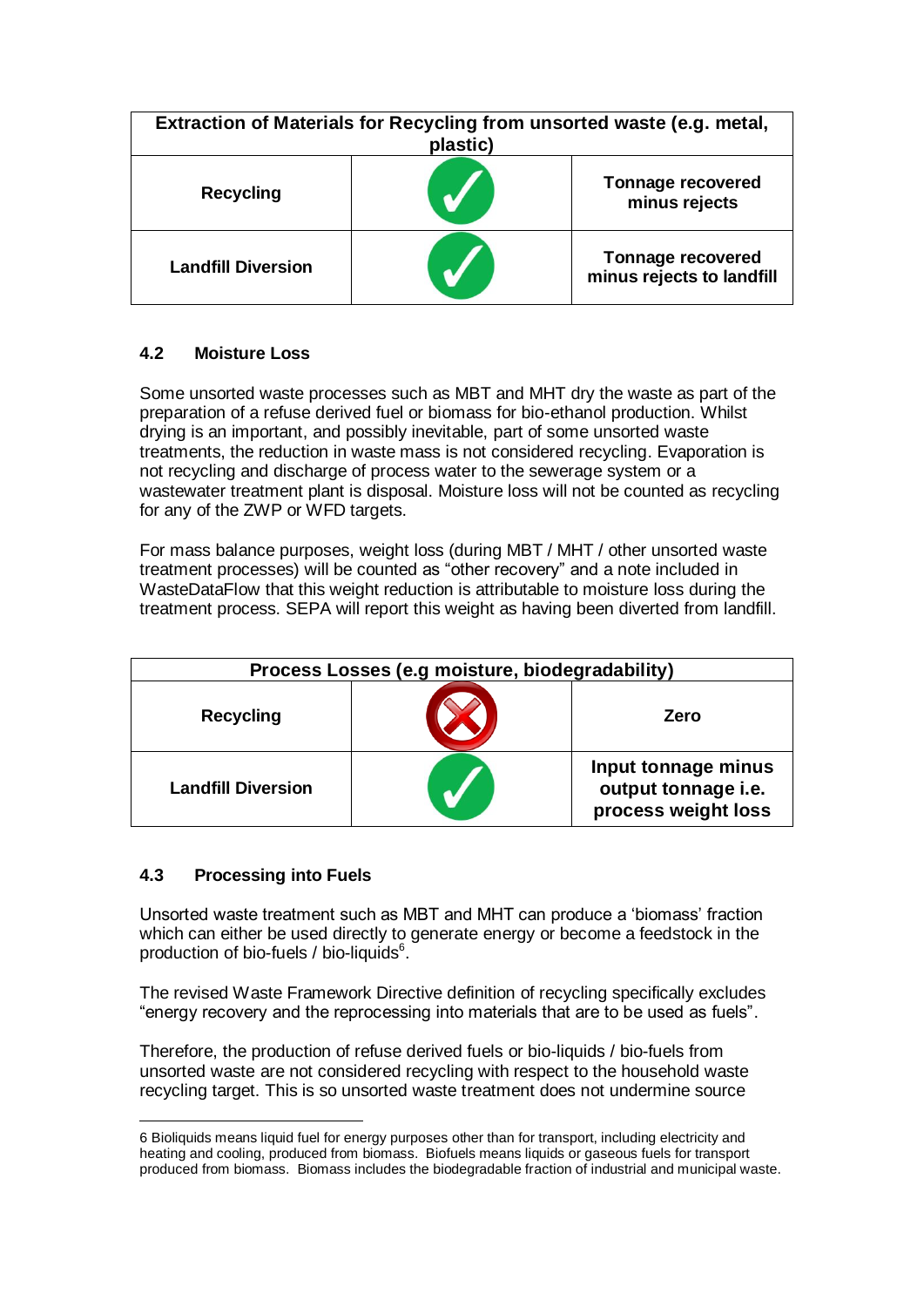segregation and high quality closed loop recycling. The biodegradable fraction of unsorted waste which is managed in thermal treatment plants is recorded as "incineration" and if used for manufacture of biofuels or bioliquids as "other recovery".

| <b>Production of Refuse Derived Fuel and Bioliquids</b> |  |                                                                     |  |  |  |
|---------------------------------------------------------|--|---------------------------------------------------------------------|--|--|--|
| <b>Recycling</b>                                        |  | Zero                                                                |  |  |  |
| <b>Landfill Diversion</b>                               |  | <b>Tonnage RDF / bio-liquid</b><br>/ bio-fuel feedstock<br>produced |  |  |  |

#### **4.4 Compost Like Outputs (CLO)**

Unsorted waste treatment processes may include a biological treatment step which reduces the biodegradable content of the waste. The treatment may be aerobic or anaerobic and is used to stabilise the biodegradable fraction of the unsorted waste prior to further recovery or disposal and/or generate a biogas (in the case of anaerobic treatment). Reducing biodegradability through biological treatment may be used by local authorities to achieve compliance with Landfill Allowance Scheme allocations for biodegradable LACMW to landfill. This is discussed in Section 6.

The biodegradable organic outputs from unsorted waste treatment are referred to as Compost Like Outputs (CLO). The outputs of unsorted waste treatment processes are not comparable to compost and digestate produced from separately collected biowaste. CLO from MBT processes is of unreliable quality and highly variable composition and contains significant levels of physical and chemical contaminants that can present a risk to the environment and to human health.

Opportunities to recover CLO to land are extremely limited. CLO may only be used on land under the terms of a Waste Management Licence or a Pollution Prevention & Control permit. SEPA considers that use of CLO on land is not a sustainable way of managing waste due to high contamination levels. Only in very limited circumstances will environmental licences or permits be granted for the recovery of CLO to land. Most applications to land of CLO will be considered disposal and require a Landfill permit. The majority of CLO produced from unsorted waste treatment processes will be landfilled or used as a low grade fuel.

Where CLO is recovered to land under environmental licence or permit, the amount of CLO recovered will be reported as "other recovery". CLO will not be reported as "recovered" in this way until it is used as agreed with SEPA under the terms of the environmental licence or permit and actually used. Use of CLO directly as fuel in EfW is "incineration".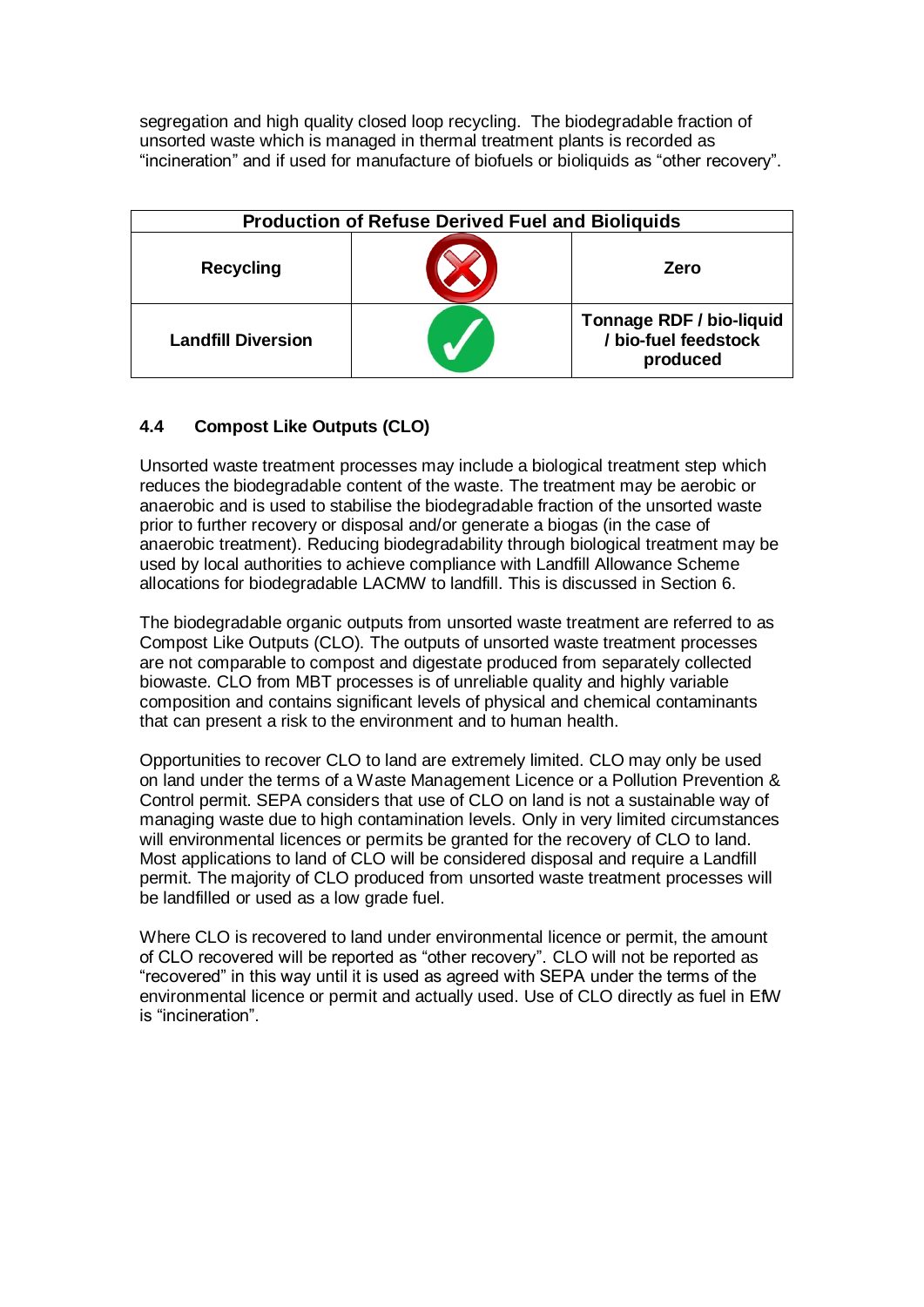| Production of CLO for further recovery / use |  |                                                              |  |  |
|----------------------------------------------|--|--------------------------------------------------------------|--|--|
| <b>Recycling</b>                             |  | Zero                                                         |  |  |
| <b>Landfill Diversion</b>                    |  | <b>Tonnage of CLO used</b><br>under environmental<br>licence |  |  |

Where MBT is used to reduce the biodegradability of waste prior to landfill the biodegradable content of the CLO being landfilled must be measured – usually by analysis – and the total biodegradable tonnage landfill reported in WasteDataFlow. Further guidance on measuring the biodegradable content of outputs from MBT and similar process is in section 6.

| <b>Production of CLO subsequently landfilled</b> |  |                                                                            |  |  |  |
|--------------------------------------------------|--|----------------------------------------------------------------------------|--|--|--|
| <b>Recycling</b>                                 |  | Zero                                                                       |  |  |  |
| <b>Landfill Diversion</b>                        |  | <b>Analysis to determine</b><br>biodegradable content<br>of CLO landfilled |  |  |  |

#### **4.5 Unsorted Waste Treatment**

The following examples illustrate how the outputs from unsorted waste treatment will be recorded and reported in relation to recycling targets. The tonnage and biodegradable content of outputs which are landfilled must be recorded.

#### **4.5.1 Example 1 - Mechanical Biological Treatment**

Unsorted waste is accepted at a MBT facility for processing. The treatment consists  $of -$ 

- Visual sorting step to remove oversize or dangerous materials such as gas bottles.
- $\bullet$ Mechanical sorting to separate out materials for recycling
- Mechanical processing to produce refuse derived fuel  $\bullet$
- Biological treatment of the biodegradable fraction to produce a CLO.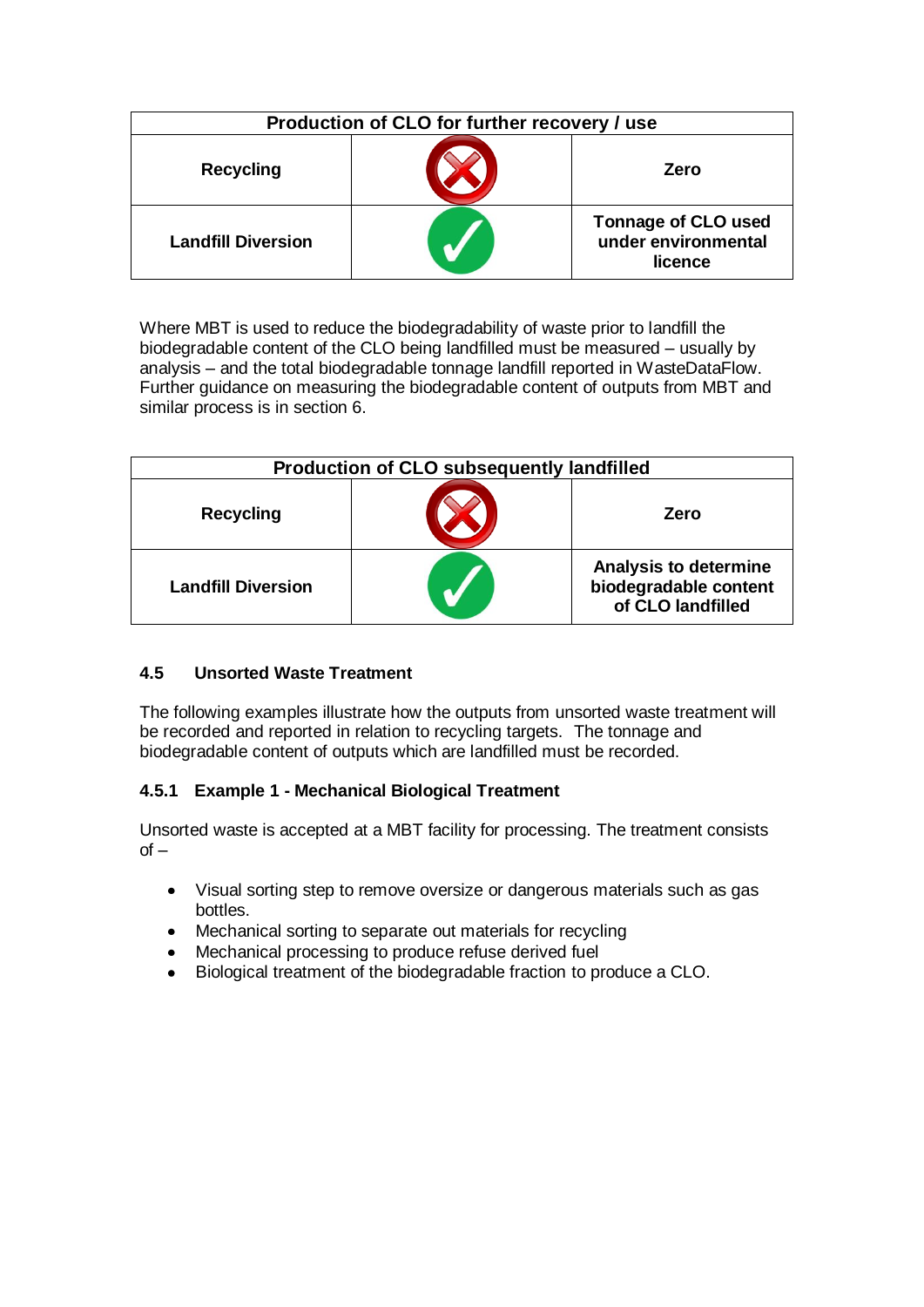

#### **4.5.2 Example 2 – Mechanical Heat Treatment (Autoclave)**

Unsorted waste is accepted at an autoclave facility for processing. The treatment consists of –

- Visual sorting step to remove oversize or dangerous materials such as gas bottles.
- Steam treatment to dry, clean and sterilise the waste.
- Mechanical sorting (magnets, optical, eddy currents etc) to separate out metals, plastics, glass and inerts.
- Biomass fibre remains for use as a fuel or in the manufacture of bio-ethanol.



#### **4.6 Incineration**

The approach to EfW under the Zero Waste Plan is not solely about using waste to generate energy instead of fossil fuels. The priority is on capturing materials to supply reprocessing markets. For waste management to be sustainable in the long term, resources which could have been reused or recycled must not be incinerated. Until segregation at source becomes commonplace in all households and businesses there will be recyclable materials remaining in the unsorted waste stream. Pretreatment will recover the remaining value from recyclable material in unsorted waste, can remove material with a low calorific value and will reduce the tonnage going forwards to suitable EfW technologies.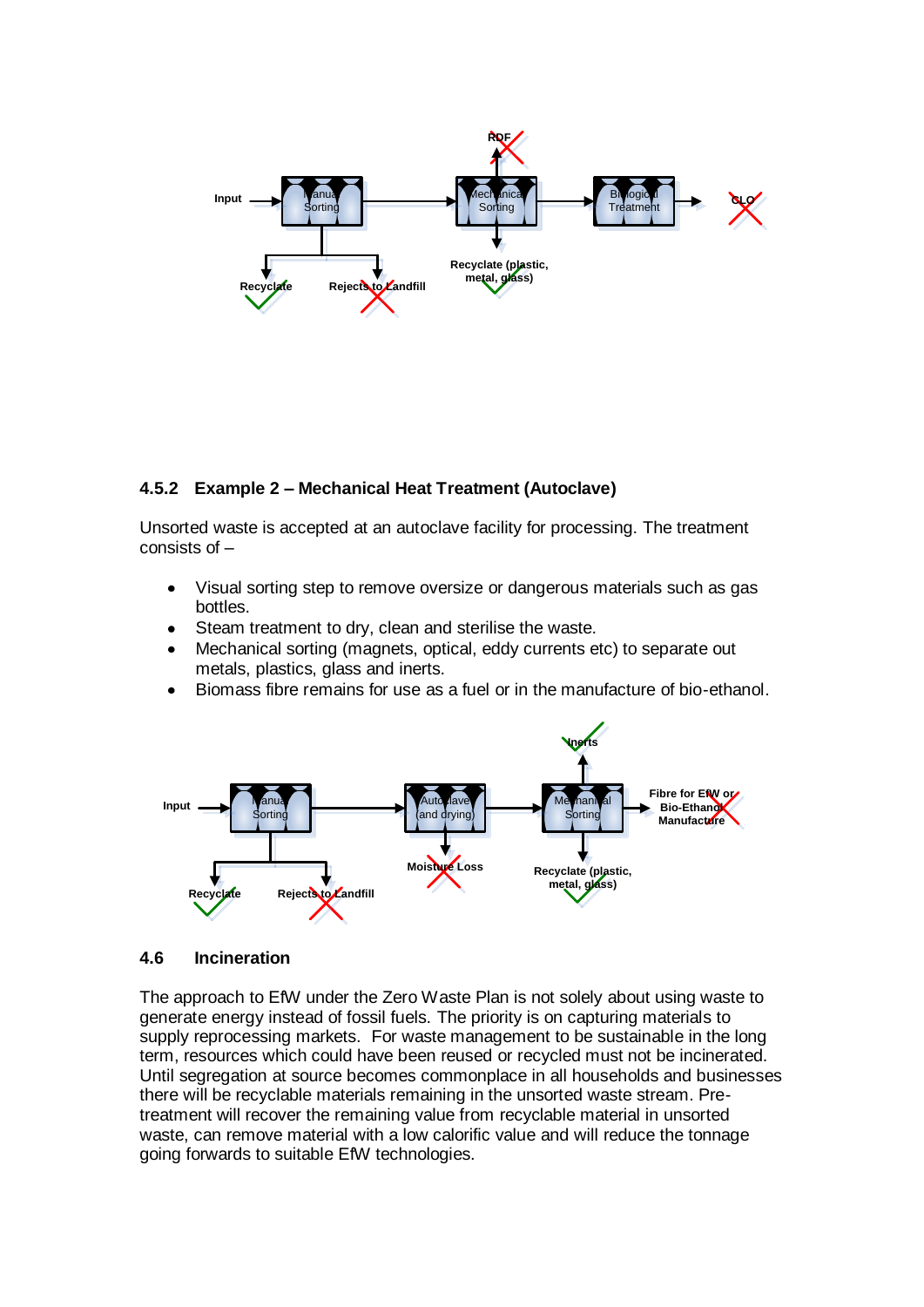#### **4.6.1 Incinerator Bottom Ash**

Incinerator Bottom Ash (IBA) resulting from the thermal treatment of combustible waste can be used in the manufacture of construction materials as a substitute for virgin aggregate. The use of incinerator bottom ash in construction projects is not the same as recycling the materials which were burnt to generate the ash – it is an example of downcycling. The aim of the Zero Waste Plan is that most waste is sorted into separate streams for closed loop recycling and minimise the quantities requiring tertiary treatment and, in the case of thermal treatment, minimise the amount of ash being produced which then requires further management and/or disposal.

Therefore, the use of incinerator bottom ash (IBA) will not count towards the household waste recycling target. However, the use of IBA in construction materials will count towards the 2025 all waste target.

Where household waste is thermally treated Local Authorities should record the input tonnage to the EfW facility in WasteDataFlow. The weight of IBA and other solid outputs, such as Air Pollution Control Residues and metals, from the process should also be recorded.

Where the IBA is used in the manufacture of construction products, the end use market must be identified and the tonnage recorded as "other recovery". Where IBA is landfilled, including use as daily cover within the void, the tonnage should be reported as landfilled.

#### **4.6.2 Metals recovered from IBA**

Similarly, where metals recovered after the incineration process are recovered from the ash and recycled back into metal products, this recovery will not count towards the household waste recycling targets.

Metals recovered from IBA should be recorded in WasteDataFlow as "other recovery" and the tonnage reported. SEPA will report this information concurrently with the household recycling figures to provide an overall picture of waste management in the local authority area. Metals recovered from IBA will count towards the 2025 all waste target.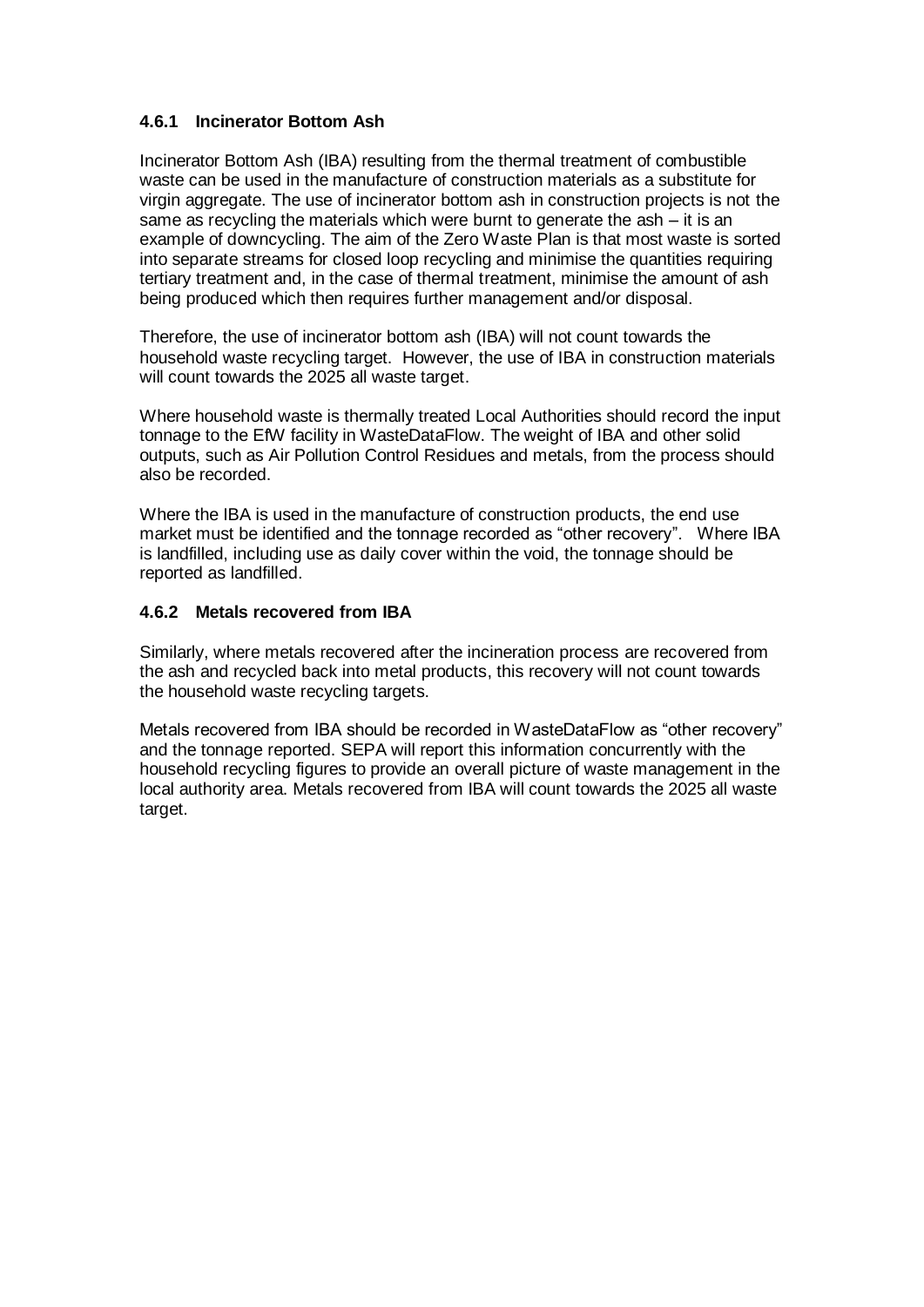| <b>Incineration</b>                         |  |                                                                       |  |  |  |
|---------------------------------------------|--|-----------------------------------------------------------------------|--|--|--|
| <b>Inputs to Incinerator</b>                |  |                                                                       |  |  |  |
| <b>Recycling</b>                            |  | Zero                                                                  |  |  |  |
| <b>Landfill Diversion</b>                   |  | Input Tonnage minus outputs (e.g.<br>IBA and APC residues) landfilled |  |  |  |
|                                             |  | Use of Bottom Ash and Metals recovered from the ash                   |  |  |  |
| <b>Household Waste</b><br><b>Recycling</b>  |  | Zero                                                                  |  |  |  |
| <b>Industrial Waste</b><br><b>Recycling</b> |  | <b>Tonnage recycled</b>                                               |  |  |  |

#### **4.7 Landfilling**

The tonnage and biodegradable content of Local Authority Collected Municipal Waste landfilled must be recorded in WasteData Flow and will be published by SEPA under Landfill Allowance Scheme reporting requirements. Further information is contained in Section 6.

| Stabilised waste for landfill |  |                                           |  |  |
|-------------------------------|--|-------------------------------------------|--|--|
| <b>Recycling</b>              |  | Zero                                      |  |  |
| <b>Landfill Diversion</b>     |  | Input tonnage minus<br>landfilled tonnage |  |  |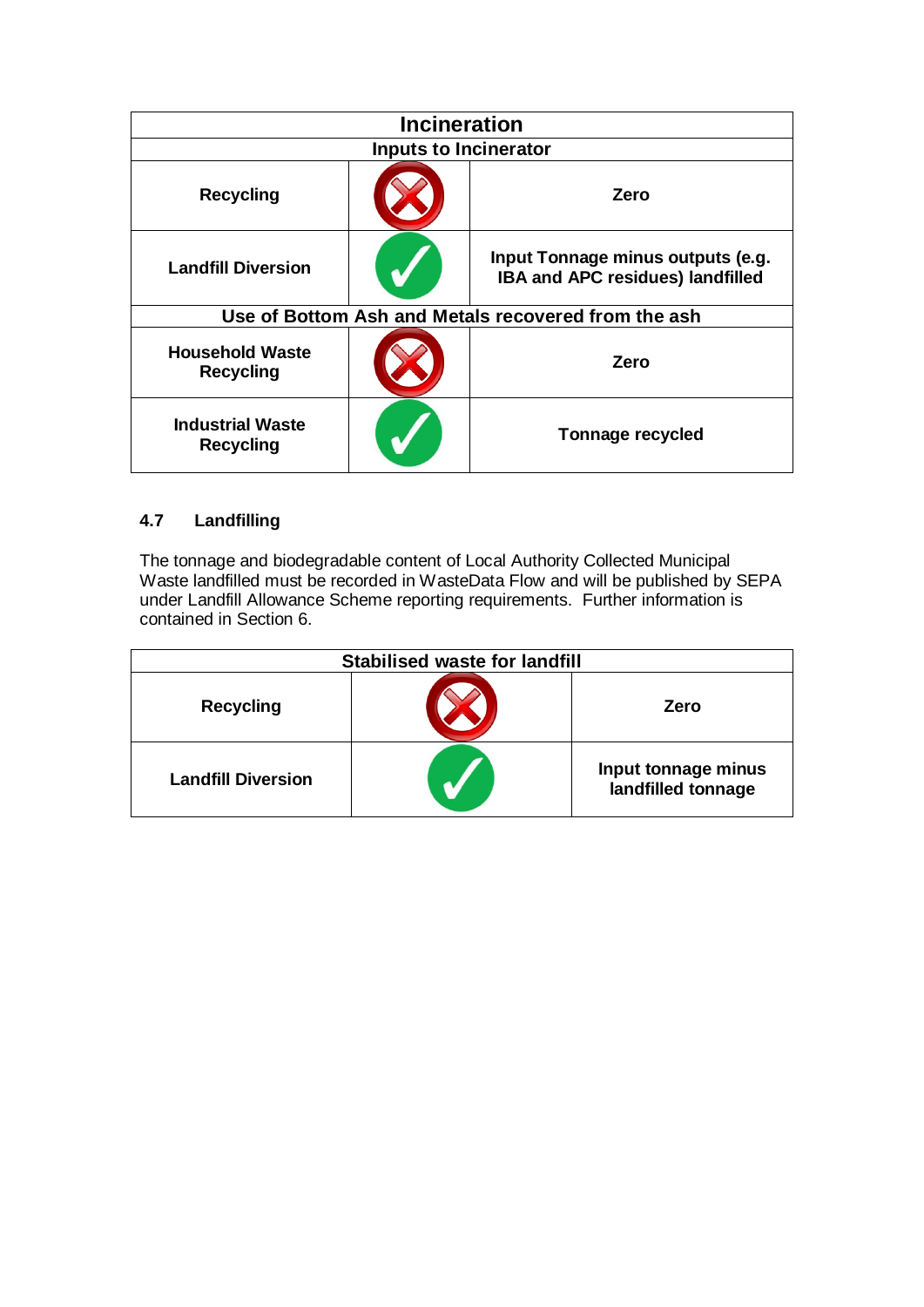# **5.0 Carbon Metric**

#### **5.1 How will the Carbon Metric be used?**

The Carbon Metric Reporting System for Recycling Performance is intended to be used to assess recycling performance for Scotland, for all sources of waste (i.e. household, commercial and industrial, construction and demolition). When it is appropriate to do so, SEPA will report Local Authority recycling performance both in terms of tonnage and carbon.

#### **5.2 Applicable Targets**

Referring back to the targets set out in Section 1.0, the targets to which the carbon metric will apply are as follows.

| 50% recycling/composting and<br>preparing for re-use of waste<br>from households     | 2013 | <b>Scottish Government</b><br>Target |
|--------------------------------------------------------------------------------------|------|--------------------------------------|
| 60% recycling/composting and<br>preparing for re-use of waste<br>from<br>households. | 2020 | <b>Scottish Government</b><br>Target |
| 70% recycling/composting and<br>preparing for re-use of all waste                    | 2025 | <b>Scottish Government</b><br>Target |

The first two targets specifically relate to waste from households and therefore only apply to Local Authority WasteDataFlow returns.

#### **5.3 Implications for Reporting**

The carbon metric will not change how local authorities report their data. Data should still be reported through WasteDataFlow as weight (tonnage). The weighting system for carbon will be applied by SEPA and both recycling (tonnage and carbon) rates will be published.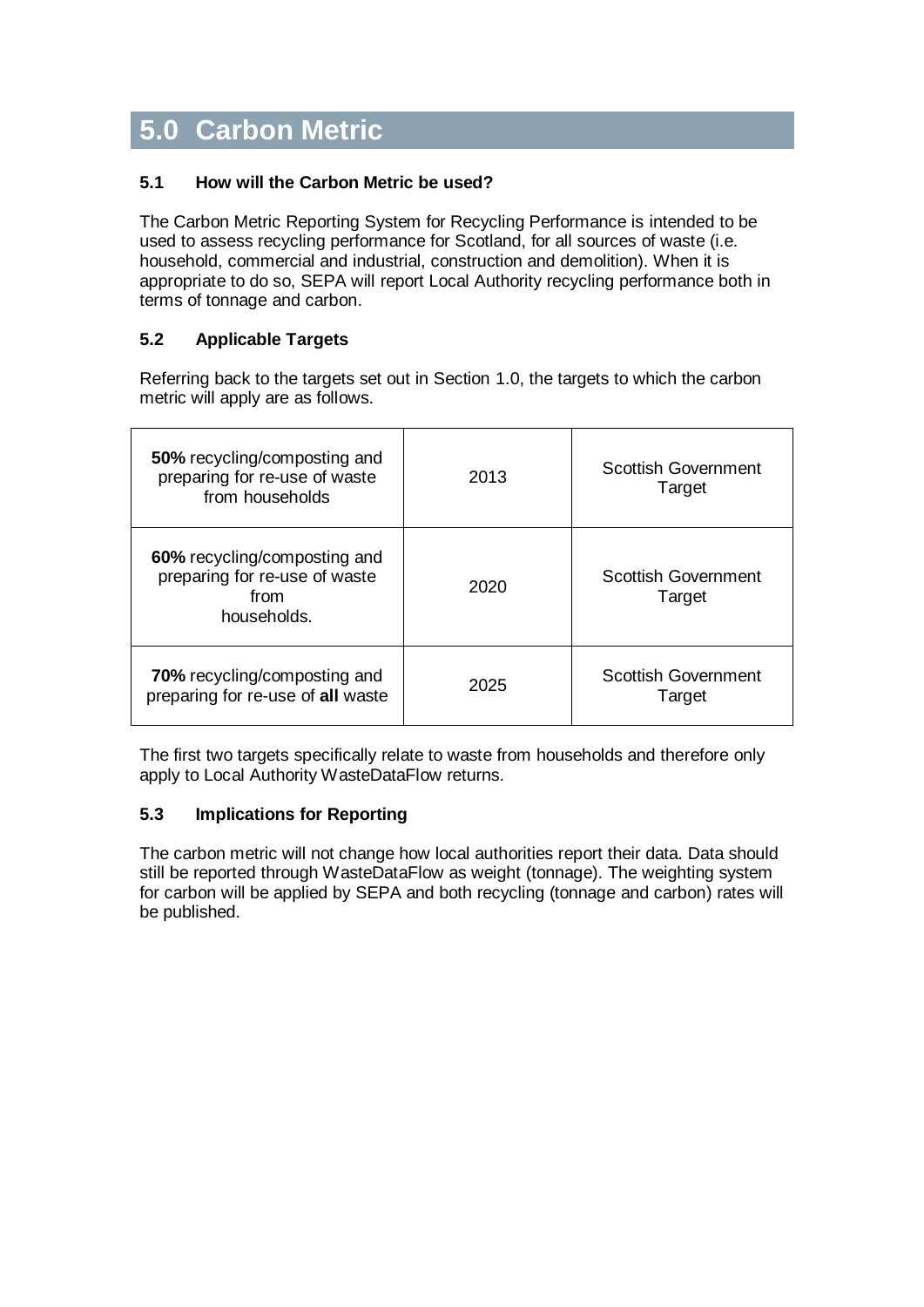# **6.0 Landfill Allowance Scheme**

#### **6.1 Landfill Allowance Scheme**

The Scheme applies to municipal waste collected by local authorities as defined in Regulation 2(1) of the Landfill Allowance Scheme (Scotland) Regulations 2005 (the 2005 Regulations). It works by allocating allowances to local authorities to landfill certain amounts of biodegradable waste.

The Scheme was put in place as a measure to achieve the targets set for the UK under the Landfill Directive to reduce the amount of biodegradable waste being disposed of in landfill. Changes to how the UK will report to the EU in relation to its Landfill Directive targets are discussed in Section 1.6. Local Authorities are still required to report the amount of biodegradable municipal waste they send to landfill under the Landfill Allowance Scheme (Scotland) Regulations 2005.

The cap on Local Authority Collected Municipal Waste which can be landfilled in Scotland so as to meet the UK Landfill Directive targets has been calculated up to 2020 and a share allocated to each Local Authority. This is presented in Table 4. Therefore, Local Authorities are not required to work out how much biodegradable waste they divert from landfill but only to report how much biodegradable waste they actually send to landfill. SEPA will report how much biodegradable LACMW is landfilled by each local authority for comparison with the allocations in Table 4.

#### **6.2 The Process of Data Reporting**

SEPA calculates the amount of BMW landfilled by each local authority in accordance with Regulations 13 and 14 of the 2005 Regulations.

Local authorities are required to provide SEPA with details for both a principal and an alternative contact for the administration of its Landfill Allowance Scheme account. In addition, the contact details of the relevant head of department should also to be supplied to SEPA. These details should be sent to [wastedata.flow@sepa.org.uk](mailto:wastedata.flow@sepa.org.uk) Local authorities are required to notify SEPA of any changes to these contact details.

Local authorities should submit their data for the Landfill Allowance Scheme using WasteDataFlow no later than 42 days after the end of each quarter. Guidance on the WasteDataFlow system can be found via http://www.sepa.org.uk/nws/data/waste\_data\_flow.htm

SEPA will review the data submitted and seek clarification from local authorities as necessary. It is expected that local authorities will take no longer than a week to respond to emailed queries arising during the verification process.

SEPA will inform the Scottish Government of a local authority failing to meet this deadline. A fine of up to £1,000 may be applied to a local authority for failure to report timeously.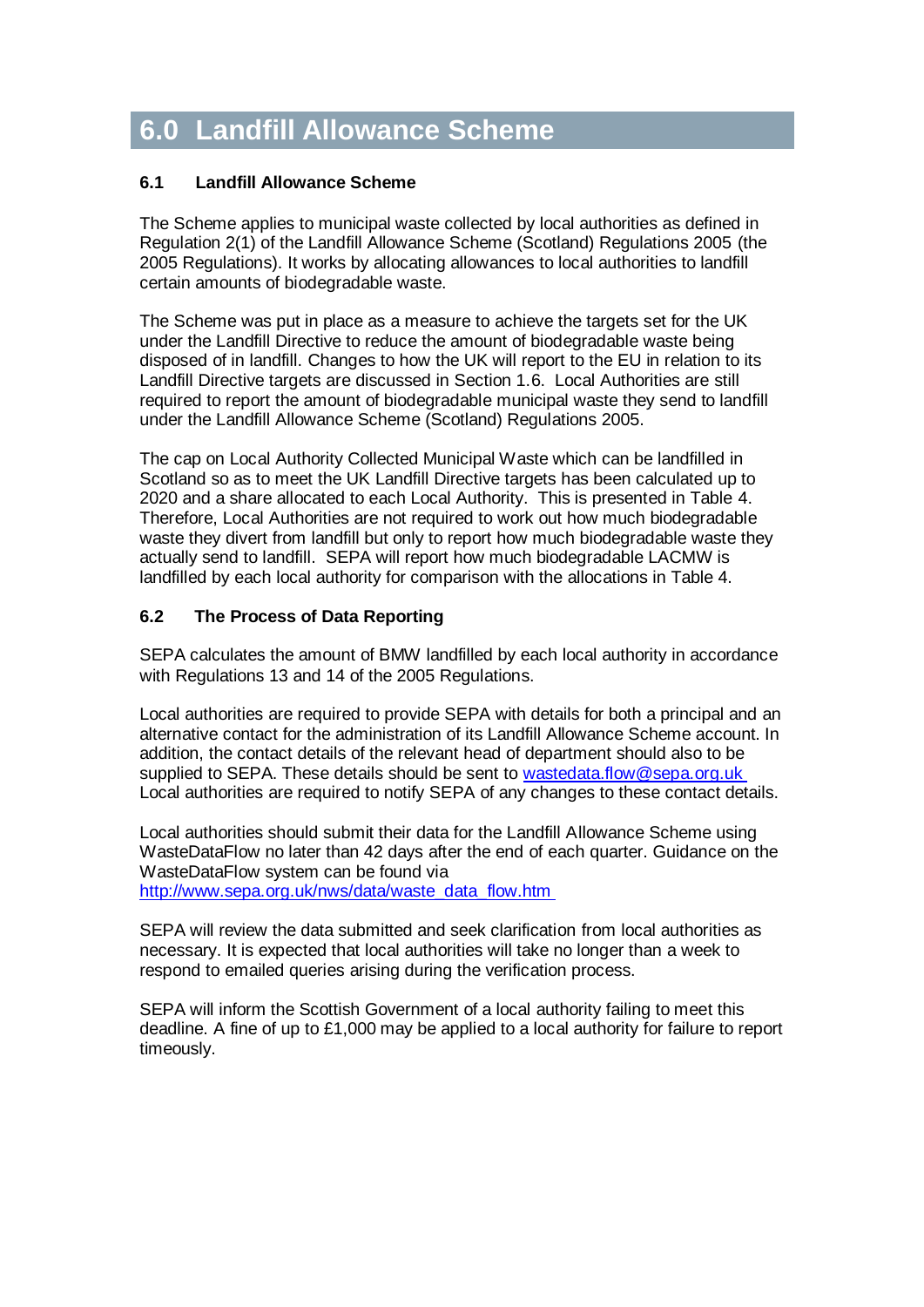| <b>Local Authority</b>         | 2010/11 | 2011/12             | 2012/13             | 2013/14 | 2014/15 | 2015/16 | 2016/17 | 2017/18 | 2018/19 | 2019/20             |
|--------------------------------|---------|---------------------|---------------------|---------|---------|---------|---------|---------|---------|---------------------|
| Aberdeen                       | 47,115  | 41,225              | 35,336              | 33,845  | 32,353  | 30,862  | 29,370  | 27,879  | 26,387  | 24,896              |
| Aberdeenshire                  | 48,815  | 42,713              | 36,611              | 35,066  | 33,521  | 31,975  | 30,430  | 28,885  | 27,340  | 25,794              |
| Angus                          | 22,034  | 19,280              | 16,525              | 15,828  | 15,130  | 14,433  | 13,735  | 13,038  | 12,340  | 11,643              |
| Argyll & Bute                  | 24,498  | 21,436              | 18,373              | 17,598  | 16,822  | 16,047  | 15,271  | 14,496  | 13,720  | 12,945              |
| <b>Clackmannanshire</b>        | 12,066  | 10,558              | 9,049               | 8,667   | 8,285   | 7,903   | 7,522   | 7,140   | 6,758   | 6,376               |
| <b>Dumfries &amp; Galloway</b> | 31,770  | 27,799              | 23,827              | 22,822  | 21,816  | 20,810  | 19,805  | 18,799  | 17,793  | 16,787              |
| <b>Dundee</b>                  | 26,523  | 23,207              | 19,892              | 19,052  | 18,213  | 17,373  | 16,534  | 15,694  | 14,854  | 14,015              |
| <b>East Ayrshire</b>           | 25,935  | 22,693              | 19,451              | 18,630  | 17,809  | 16,988  | 16,167  | 15,346  | 14,525  | 13,704              |
| <b>East Dunbartonshire</b>     | 24,508  | 21,445              | 18,381              | 17,605  | 16,830  | 16,054  | 15,278  | 14,502  | 13,726  | 12,950              |
| <b>East Lothian</b>            | 21,106  | 18,468              | 15,829              | 15,161  | 14,493  | 13,825  | 13,157  | 12,489  | 11,821  | 11,152              |
| <b>East Renfrewshire</b>       | 19,576  | 17,129              | 14,682              | 14,062  | 13,443  | 12,823  | 12,203  | 11,584  | 10,964  | 10,344              |
| Edinburgh                      | 92,975  | 81,353              | 69,731              | 66,788  | 63,845  | 60,902  | 57,959  | 55,015  | 52,072  | 49,129              |
| <b>Falkirk</b>                 | 42,795  | 37,445              | 32,096              | 30,741  | 29,387  | 28,032  | 26,677  | 25,323  | 23,968  | 22,613              |
| Fife                           | 92,812  | 81,210              | 69,609              | 66,671  | 63,733  | 60,795  | 57,857  | 54,919  | 51,981  | 49,042              |
| Glasgow                        | 134,798 | 117,948             | 101,099             | 96,831  | 92,564  | 88,297  | 84,030  | 79,763  | 75,496  | 71,229              |
| <b>Highland</b>                | 54,060  | 47,302              | 40,545              | 38,833  | 37,122  | 35,411  | 33,699  | 31,988  | 30,277  | 28,566              |
| Inverclyde                     | 17,005  | 14,880              | 12,754              | 12,216  | 11,677  | 11,139  | 10,601  | 10,062  | 9,524   | 8,986               |
| <b>Midlothian</b>              | 19,480  | 17,045              | 14,610              | 13,993  | 13,377  | 12,760  | 12,143  | 11,527  | 10,910  | $\overline{10,293}$ |
| <b>Moray</b>                   | 22,611  | 19,784              | 16,958              | 16,242  | 15,526  | 14,811  | 14,095  | 13,379  | 12,663  | 11,948              |
| <b>North Ayrshire</b>          | 30,065  | 26,307              | 22,549              | 21,597  | 20,645  | 19,693  | 18,742  | 17,790  | 16,838  | 15,887              |
| <b>North Lanarkshire</b>       | 70,678  | 61,843              | 53,009              | 50,771  | 48,534  | 46,297  | 44,059  | 41,822  | 39,584  | 37,347              |
| Orkney                         | 1,244   | 1,089               | 933                 | 894     | 855     | 815     | 776     | 736     | 697     | 658                 |
| Perth & Kinross                | 34,658  | 30,326              | 25,993              | 24,896  | 23,799  | 22,702  | 21,605  | 20,508  | 19,411  | 18,313              |
| Renfrewshire                   | 38,364  | 33,569              | 28,773              | 27,559  | 26,344  | 25,130  | 23,916  | 22,701  | 21,487  | 20,272              |
| <b>Scottish Borders</b>        | 24,576  | 21,504              | 18,432              | 17,654  | 16,876  | 16,098  | 15,320  | 14,542  | 13,764  | 12,986              |
| <b>Shetland</b>                | 2,255   | 1,973               | 1,691               | 1,620   | 1,549   | 1,477   | 1,406   | 1,334   | 1,263   | 1,192               |
| <b>South Ayrshire</b>          | 28,718  | 25,128              | $\overline{21,539}$ | 20,630  | 19,720  | 18,811  | 17,902  | 16,993  | 16,084  | 15,175              |
| <b>South Lanarkshire</b>       | 69,187  | 60,538              | 51,890              | 49,700  | 47,510  | 45,319  | 43,129  | 40,939  | 38,749  | 36,559              |
| <b>Stirling</b>                | 27,008  | 23,632              | 20,256              | 19,401  | 18,546  | 17,691  | 16,836  | 15,981  | 15,126  | 14,271              |
| <b>West Dunbartonshire</b>     | 21,184  | 18,536              | 15,888              | 15,217  | 14,547  | 13,876  | 13,206  | 12,535  | 11,864  | 11,194              |
| <b>West Lothian</b>            | 35,916  | 31,426              | 26,937              | 25,800  | 24,663  | 23,526  | 22,389  | 21,252  | 20,115  | 18,978              |
| <b>Western Isles</b>           | 9,000   | 7,875               | 6,750               | 6,465   | 6,180   | 5,895   | 5,610   | 5,325   | 5,041   | 4,756               |
| <b>TOTAL</b>                   |         | 1,173,333 1,026,667 | 880,000             | 842,857 | 805,714 | 768,571 | 731,429 | 694,286 | 657,143 | 620,000             |

#### **Table 4: Illustrative Landfill Allowance Scheme Biodegradable MW Allocations**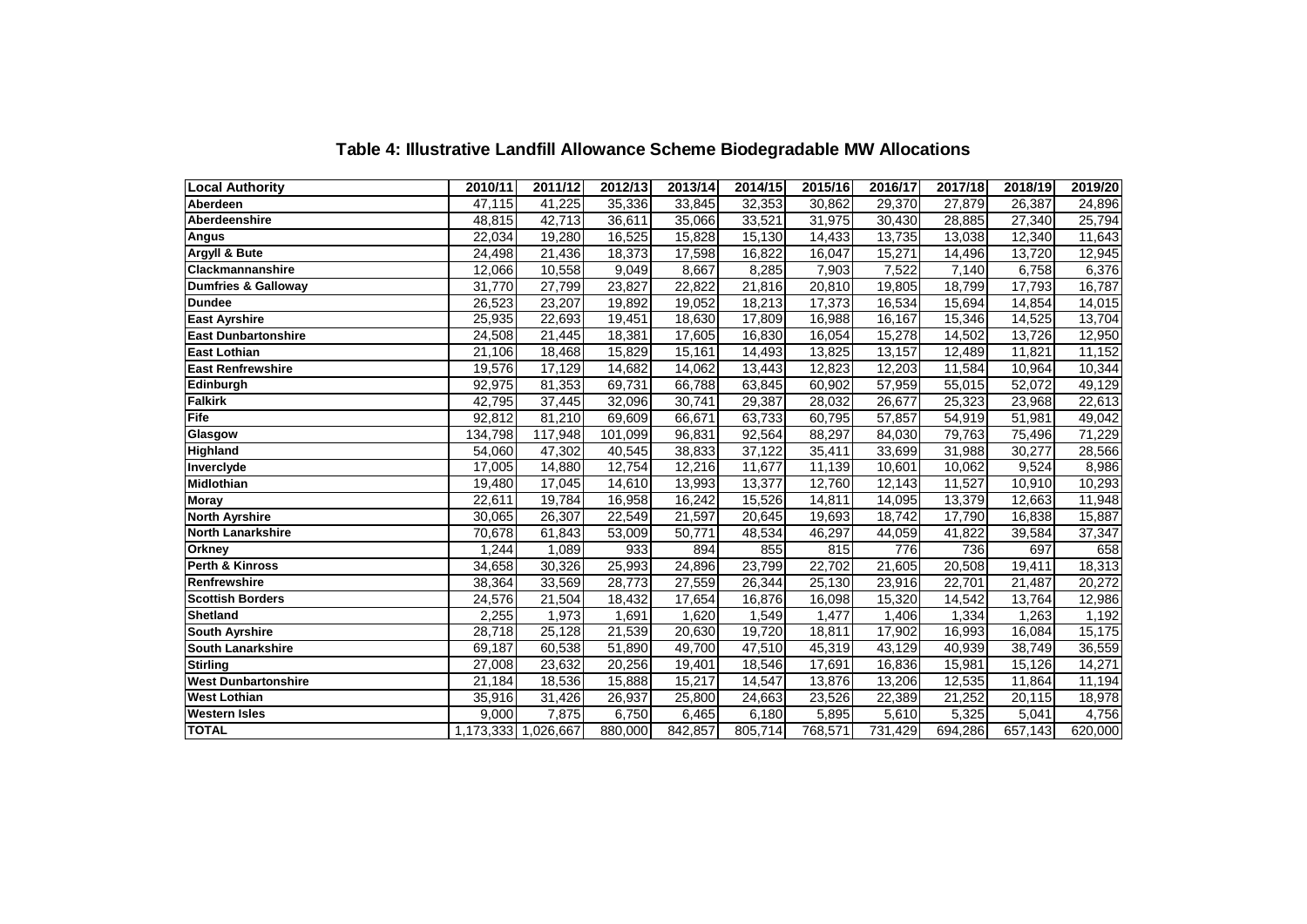#### **6.3 When is biodegradable waste considered to have been diverted from landfill?**

Where biodegradable waste such as paper, card, textiles and biowaste is collected separately and recycled these materials are clearly being diverted from landfill. In addition their resource value is being optimised. In the case of unsorted waste which is treated to recover remaining resource value and reduce the volumes and hazardous properties of waste requiring final disposal to landfill the situation is a little less clear. The treated biodegradable fraction of LACMW may be disposed or recovered within the boundary of a landfill site.

The following examples illustrate whether treated biodegradable municipal waste can be considered to have been diverted from landfill or not i.e. whether the use of an output such as CLO from a treatment process is disposal to landfill or recovery and diversion when used within the boundary of a landfill site.

**Example 1** – Where waste is treated to reduce the biodegradable content and is subsequently disposed of to landfill containment cell, the tonnage of waste put into the landfill and its biodegradable content must be calculated and reported as landfilled. The reduction in weight loss due to the treatment process will count as diversion but not recycling (see Section 4.4).

**Example 2** - Certain waste types with specific properties are kept aside at landfills for use as daily cover. Despite playing a particular function in the daily operation of the landfill, the wastes are ultimately disposed of into the void and covered with the following days waste. The tonnage of material used a daily cover and its biodegradable content must be calculated and reported as landfilled. The reduction in weight loss due to the treatment process will count as diversion but not recycling (see Section 4)

**Example 3** – PAS100 compost used to restore capped landfills will be counted as being recycled provided the compost was used for ecological improvement and the quantities used serve a beneficial purpose (see Section 2).

**Example 4** – Compost-like-output from the treatment of unsorted waste used to restore capped landfills will not count as being recycled. CLO may only be used under the terms of an environmental licence or permit. Where it can be demonstrated that the CLO may be used as restoration material without risk to the environment or human health and provide ecological improvement the tonnage of CLO used in this way will have been diverted.

#### **6.4 Measuring the biodegradable content of LACMW sent to landfill.**

Untreated local authority collected municipal waste is estimated to have a biodegradable content of 63%. However, the biodegradability of unsorted waste can be reduced through treatment as well as the tonnage. Therefore, the actual biodegradable content of treated LACMW has to be measured prior to landfill. This can be done using mass balance calculations using the BMW estimates provided in Annex A. However analysis is needed to measure the biodegradable content of outputs from MBT, or other similar treatment process, which are subsequently landfilled. This section of the guidance may be updated once regulations are in place requiring landfilled waste to be treated to meet a statutory biodegradability threshold.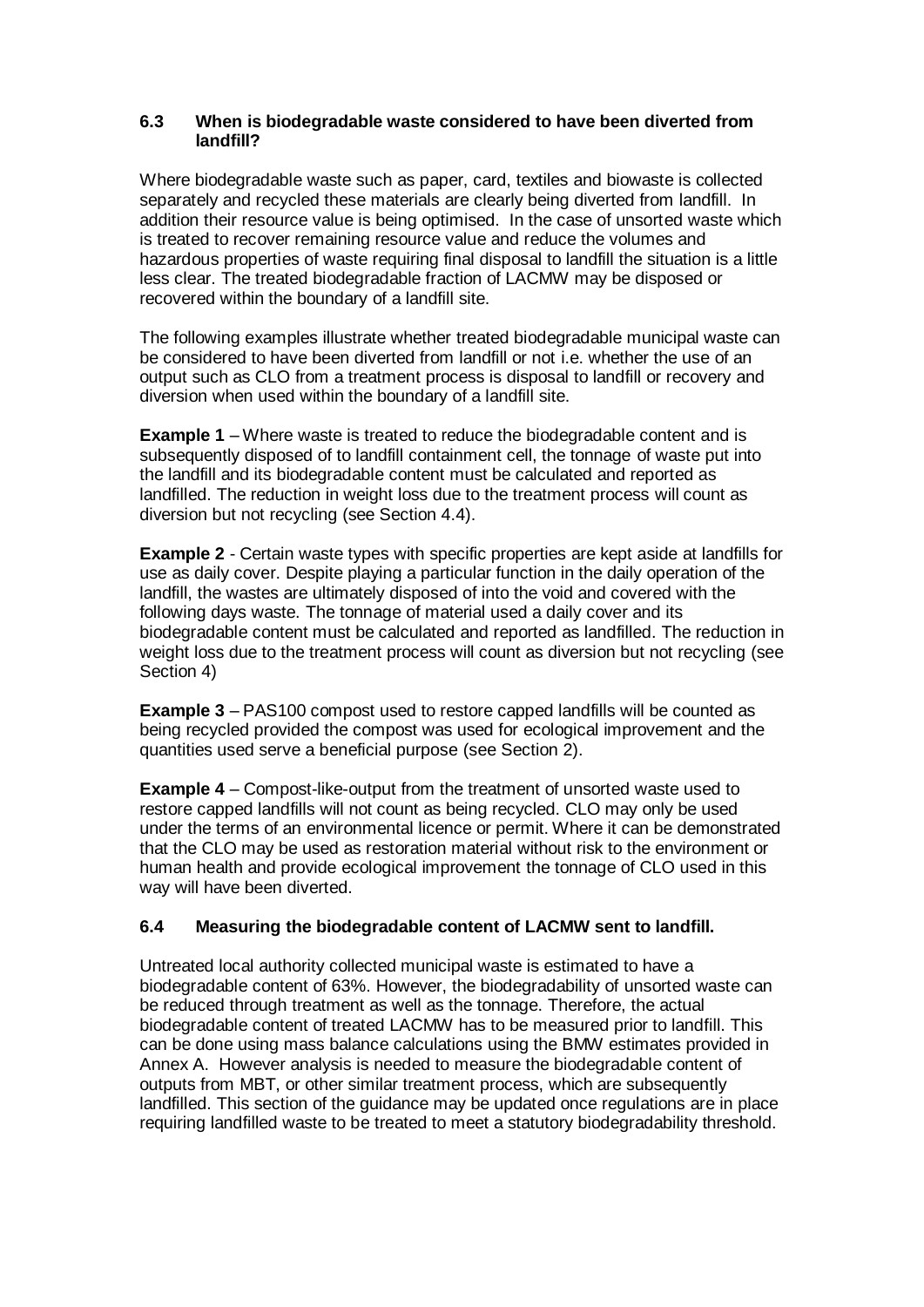#### **6.5 Measuring the BMW content of compost and MBT output**

There are currently a number of different methods for assessing the biodegradability of waste, most concentrate on measuring gas evolution by micro-organisms (methane, carbon dioxide, and oxygen). Whilst these tests will give an indication of a waste's biodegradability in terms of microbial activity, it is difficult to relate these measurements to a waste"s actual BMW.

The Loss on Ignition (LOI) as set out in BS EN 13039:2000 is a simple and reliable method of determining the amount of inert material (ash) contained within a sample of waste, which can subsequently be used to determine the organic matter content of the waste. It is a measurement of the combustible fraction of the sample.

It can be assumed for the purposes of the Landfill Allowance Scheme that the organic matter content represents the BMW of the material being analysed. Local authorities should discuss proposals to use different methods to determine the BMW content of composts and MBT outputs landfilled with SEPA [\(wastedata.flow@sepa.org.uk\)](mailto:wastedata.flow@sepa.org.uk).

Sampling for waste inputs and outputs to the MBT or similar processes plant should be in accordance with BS EN 12579: 2000 on "Characterization of waste. Sampling of waste materials". Framework for the preparation and application of a sampling plan. Records should be kept for each sample, including:

- who carried out the sampling
- date of sampling
- codes(s) of the batches from which the sample was taken
- approximate quantity of the sampled batch (in tonnes),  $m^3$  or other stated unit)
- compost particle size grade (if screened)
- sample code
- the laboratory (if used) to which the sample was sent
- information for identifying the archived portion of the sample.

Sampling and sample preparation for MBT or similar processes plant inputs and outputs should be discussed with SEPA [\(wastedata.flow@sepa.org.uk\)](mailto:wastedata.flow@sepa.org.uk)

Analysis of each sample batch must be carried out six times, for the first year. The frequency of testing may be reduced with SEPA"s agreement, where reliable and consistent results are obtained during this initial validation phase. An average of the LOI analysis results should be taken each month.